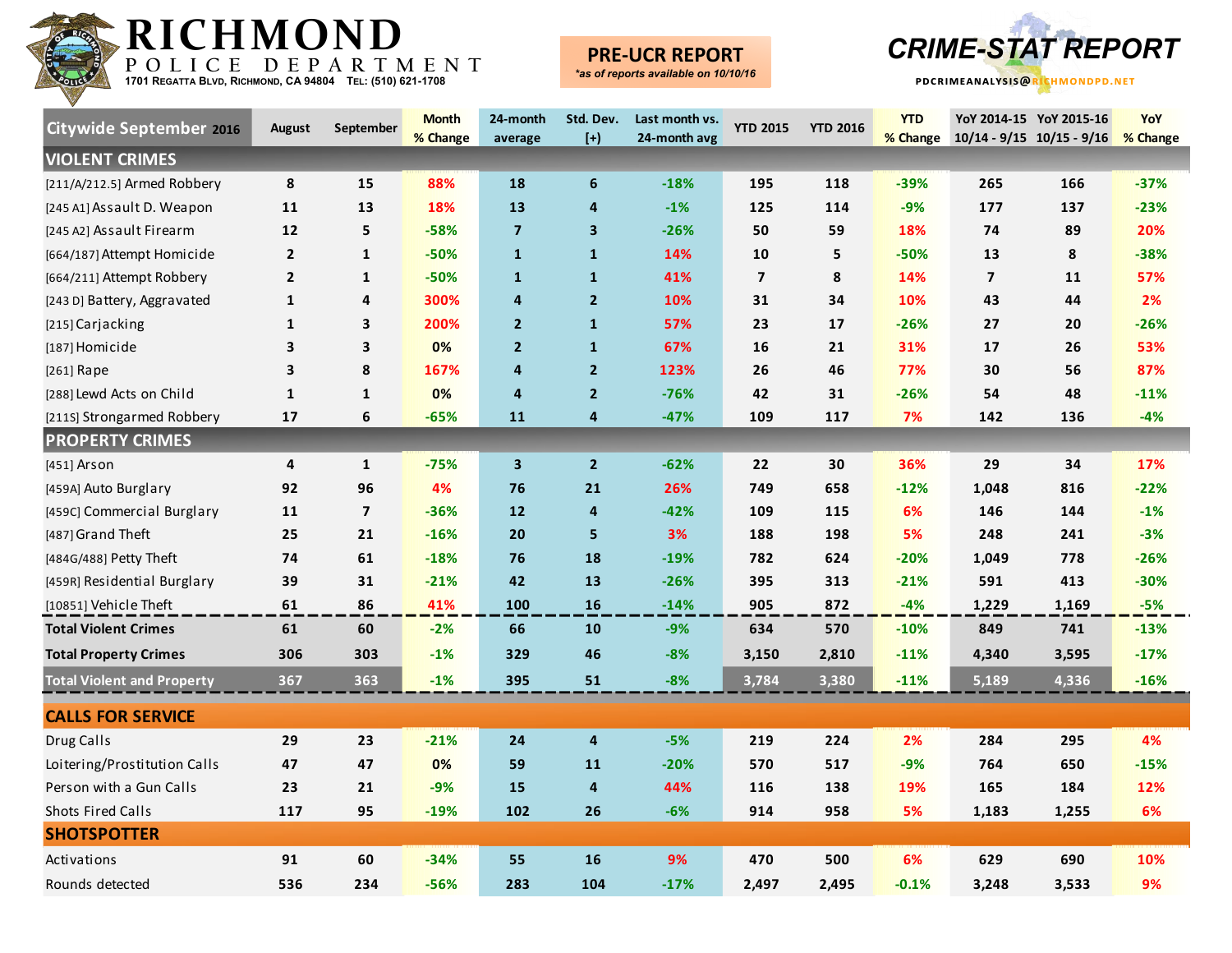

### **PRE-UCR REPORT**



| Citywide                                                    | <b>August</b> | September               | <b>Month</b><br>Change | 24-month<br>average | Std. Dev.<br>$\left( \pm \right)$ | Last month vs.<br>24-month avg | <b>YTD 2015</b> | <b>YTD 2016</b> | <b>YTD</b><br>Change | YoY 2014-15 YoY 2015-16<br>$10/14 - 9/15$ $10/15 - 9/16$ |                 | YoY<br>% Change |
|-------------------------------------------------------------|---------------|-------------------------|------------------------|---------------------|-----------------------------------|--------------------------------|-----------------|-----------------|----------------------|----------------------------------------------------------|-----------------|-----------------|
| <b>ARRESTS</b>                                              |               |                         |                        |                     |                                   |                                |                 |                 |                      |                                                          |                 |                 |
| <b>Adult Arrests</b>                                        | 137           | 153                     | 12%                    | 174                 | 29                                | $-12%$                         | 1,747           | 1,368           | $-22%$               | 2,352                                                    | 1,818           | $-23%$          |
| Juvenile Arrests                                            | 8             | 12                      | 50%                    | 9                   | 5                                 | 33%                            | 91              | 59              | $-35%$               | 113                                                      | 98              | $-13%$          |
| <b>Felony Arrests</b>                                       | 55            | 74                      | 35%                    | 70                  | 15                                | 6%                             | 711             | 563             | $-21%$               | 943                                                      | 735             | $-22%$          |
| Misdemeanor Arrests                                         | 49            | 57                      | 16%                    | 71                  | 14                                | $-20%$                         | 716             | 518             | $-28%$               | 975                                                      | 734             | $-25%$          |
| <b>Turned Over</b>                                          | 41            | 34                      | $-17%$                 | 41                  | $\boldsymbol{9}$                  | $-17%$                         | 411             | 346             | $-16%$               | 547                                                      | 447             | $-18%$          |
| Arrestees Booked                                            | 141           | 161                     | 14%                    | 177                 | 29                                | $-9%$                          | 1,791           | 1,374           | $-23%$               | 2,392                                                    | 1,861           | $-22%$          |
| Arrestees Cited                                             | 4             | $\mathbf{2}$            | $-50%$                 | 4                   | 3                                 | $-50%$                         | 39              | 36              | $-8%$                | 61                                                       | 38              | $-38%$          |
| Arrestees 849ed                                             | 0             | $\overline{\mathbf{2}}$ | $-$ %                  | $\mathbf{1}$        | $\mathbf{1}$                      | 100%                           | 8               | 17              | 113%                 | 12                                                       | 17              | 42%             |
| <b>Total Arrests</b>                                        | 145           | 165                     | 14%                    | 183                 | 29                                | $-10%$                         | 1,838           | 1,427           | $-22%$               | 2,465                                                    | 1,916           | $-22%$          |
| <b>COMMUNICATIONS</b>                                       |               |                         |                        |                     |                                   |                                |                 |                 |                      |                                                          |                 |                 |
| 911 Calls                                                   | 2,003         | 2,022                   | 1%                     | 1,905               | 134                               | 6%                             | 16,886          | 17,628          | 4%                   | 22,283                                                   | 23,443          | 5%              |
| Other Incoming Calls                                        | 6,679         | 6,407                   | $-4%$                  | 6,766               | 590                               | $-5%$                          | 64,306          | 59,044          | $-8%$                | 85,757                                                   | 76,633          | $-11%$          |
| <b>Total Calls</b>                                          | 8,682         | 8,429                   | $-3%$                  | 8,672               | 566                               | $-3%$                          | 81,192          | 76,672          | $-6%$                | 108,040                                                  | 100,076         | $-7%$           |
| Calls Routed to Patrol                                      | 5,595         | 5,582                   | $-0.2%$                | 5,550               | 417                               | 1%                             | 50,325          | 50,612          | 1%                   | 66,176                                                   | 67,017          | 1%              |
| Officer-Initiated Calls                                     | 3,087         | 2,847                   | $-7.8%$                | 3,122               | 670                               | $-9%$                          | 30,867          | 26,060          | $-16%$               | 41,864                                                   | 33,059          | $-21%$          |
| <b>Total Patrol Calls</b>                                   | 8,682         | 8,429                   | $-2.9%$                | 8,672               | 566                               | $-3%$                          | 81,192          | 76,672          | $-6%$                | 108,040                                                  | 100,076         | $-7%$           |
| % Officer-Initiated Calls                                   | 36%           | 34%                     | $-5%$                  | 36%                 | $\sim$                            | $-6%$                          | 38%             | 34%             | $-11%$               | 39%                                                      | 33%             | $-6%$           |
| <b>CALL VOLUME</b>                                          |               |                         |                        |                     |                                   |                                |                 |                 |                      |                                                          |                 |                 |
| Priority 1 (P1) Calls                                       | 154           | 153                     | $-1%$                  | 145                 | 17                                | 6%                             | 1,257           | 1,368           | 9%                   | 1,687                                                    | 1,795           | 6%              |
| Priority 2 (P2) Calls                                       | 2,713         | 2,638                   | $-3%$                  | 2,557               | 208                               | 3%                             | 23,075          | 23,863          | 3%                   | 30,322                                                   | 31,050          | 2%              |
| Priority 3 (P3) Calls                                       | 2,584         | 2,739                   | 6%                     | 2,464               | 229                               | 11%                            | 22,491          | 23,153          | 3%                   | 29,669                                                   | 29,470          | $-1%$           |
| <b>AVERAGE OF MEDIAN RESPONSE TIME (in minutes:seconds)</b> |               |                         |                        |                     |                                   |                                |                 |                 |                      |                                                          |                 |                 |
| P1 Median Reponse Time                                      | 05:35         | 06:35                   | 18%                    | 05:54               | 00:29                             | 12%                            | 05:40           | 05:59           | 6%                   | 05:40                                                    | 06:08           | 8%              |
| P2 Median Response Time                                     | 10:57         | 10:54                   | 0%                     | 10:32               | 00:49                             | 3%                             | 10:20           | 10:48           | 5%                   | 10:09                                                    | 10:56           | 8%              |
| P3 Median Response Time                                     | 06:39         | 06:44                   | 1%                     | 07:48               | 01:36                             | $-14%$                         | 08:22           | 07:24           | $-12%$               | 07:40                                                    | 07:57           | 4%              |
| <b>Crime Rate by Population</b>                             | Aug           | Sept                    | <b>Change</b>          |                     |                                   |                                | <b>YTD 2015</b> | <b>YTD 2016</b> | <b>YTD%</b>          | <b>YoY Prev</b>                                          | <b>YoY Curr</b> | YoY %           |
| Population size                                             | 109,716       | 109,716                 | 0%                     |                     |                                   |                                | 108,565         | 109,716         | 1%                   | 108,565                                                  | 109,716         | 1%              |
| Part I Violent Only                                         | 55.60         | 54.69                   | $-2%$                  |                     |                                   |                                | 584.0           | 519.5           | $-11%$               | 782.0                                                    | 682.5           | $-13%$          |
| Part I Property Only                                        | 278.9         | 276.2                   | $-1%$                  |                     |                                   |                                | 2901.5          | 2561.2          | $-12%$               | 3997.6                                                   | 3276.6          | $-18%$          |
| Part I Total (Violent + Property)                           | 334.5         | 330.9                   | $-1%$                  |                     |                                   |                                | 3485.5          | 3080.7          | $-12%$               | 4779.6                                                   | 3952.0          | $-17%$          |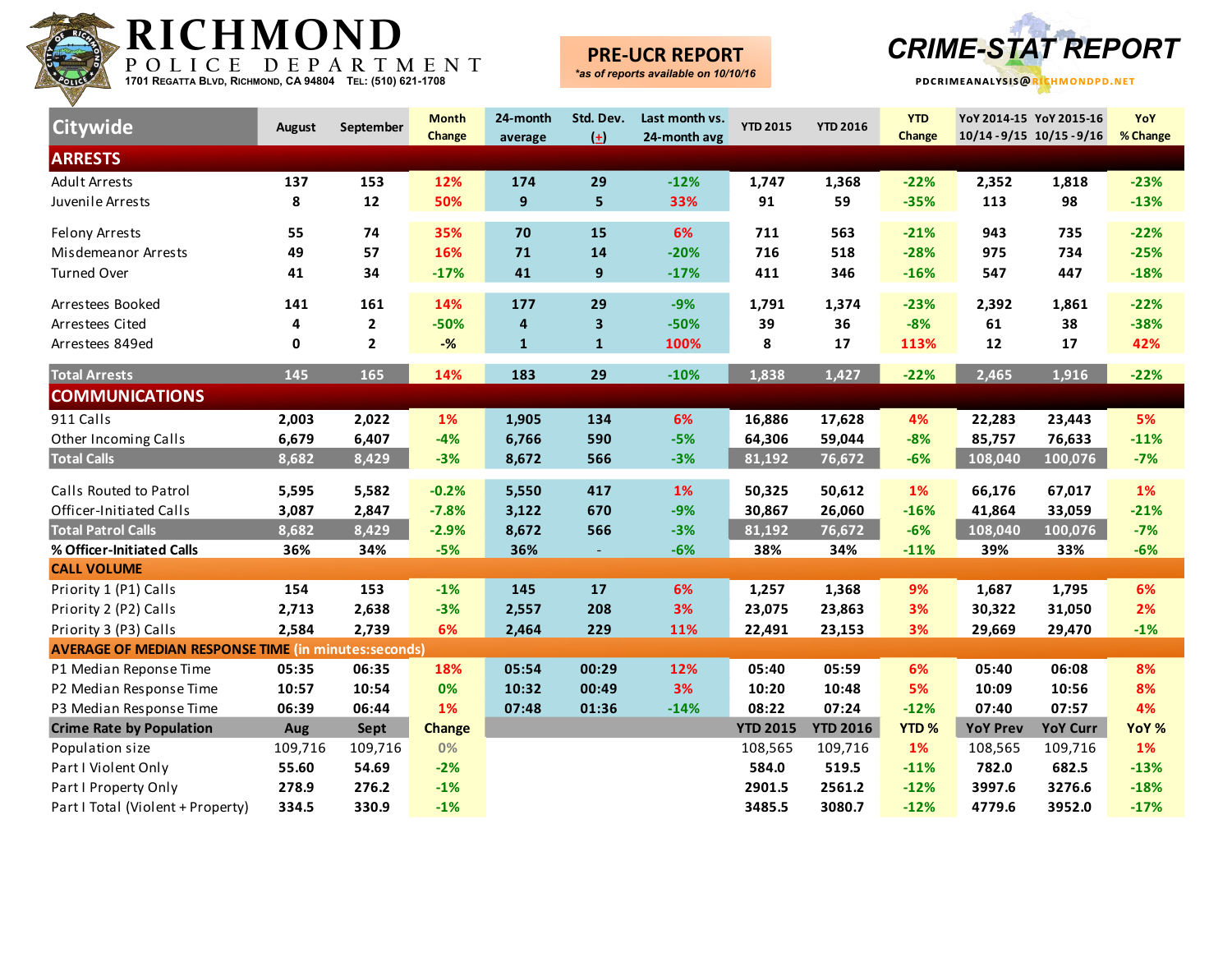



*Percentage Change Citywide — Total Violent and Property Crime*

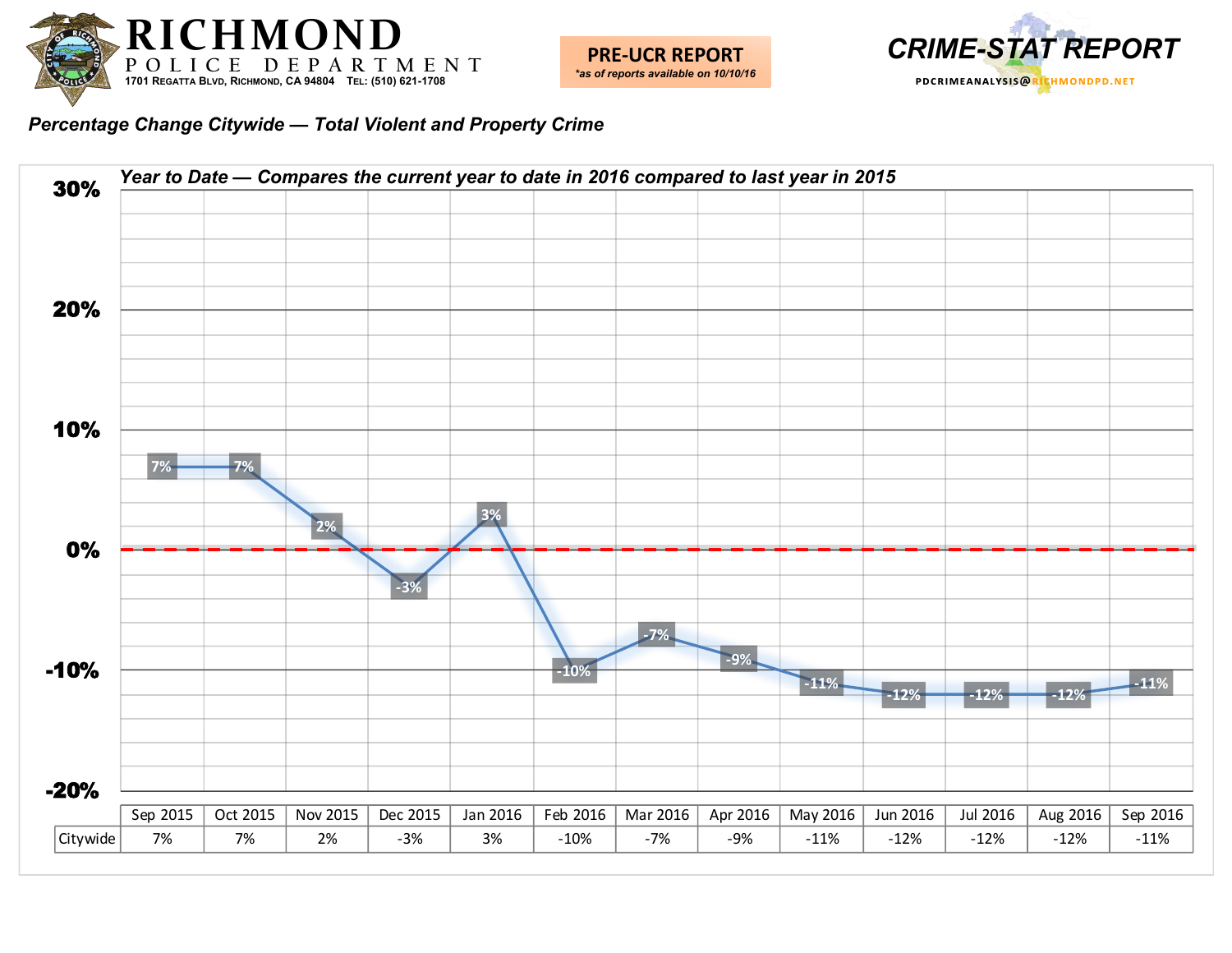



*Percentage Change Citywide — Total Violent and Property Crime*

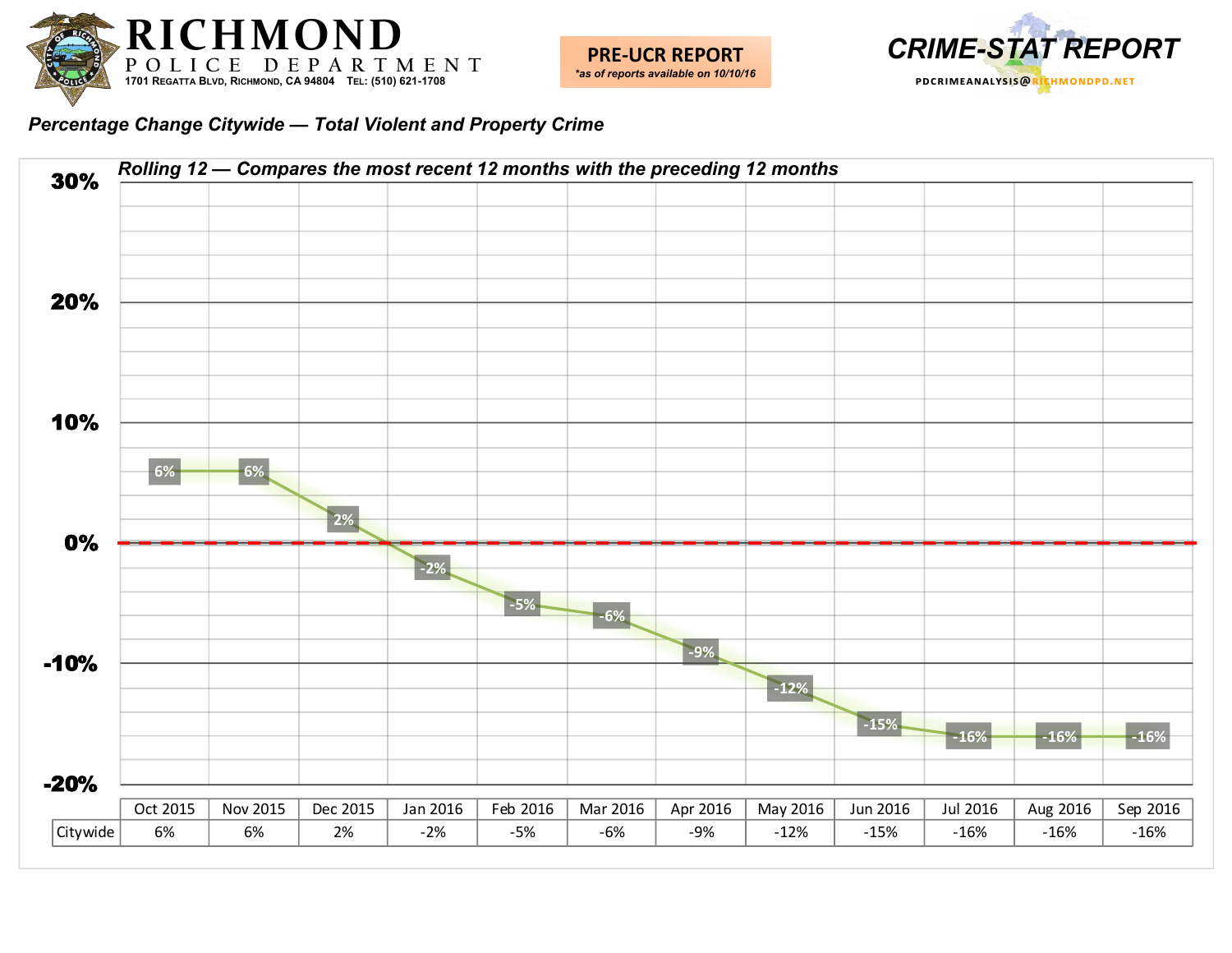



#### *Percentage Change by District — Total Violent and Property Crime*



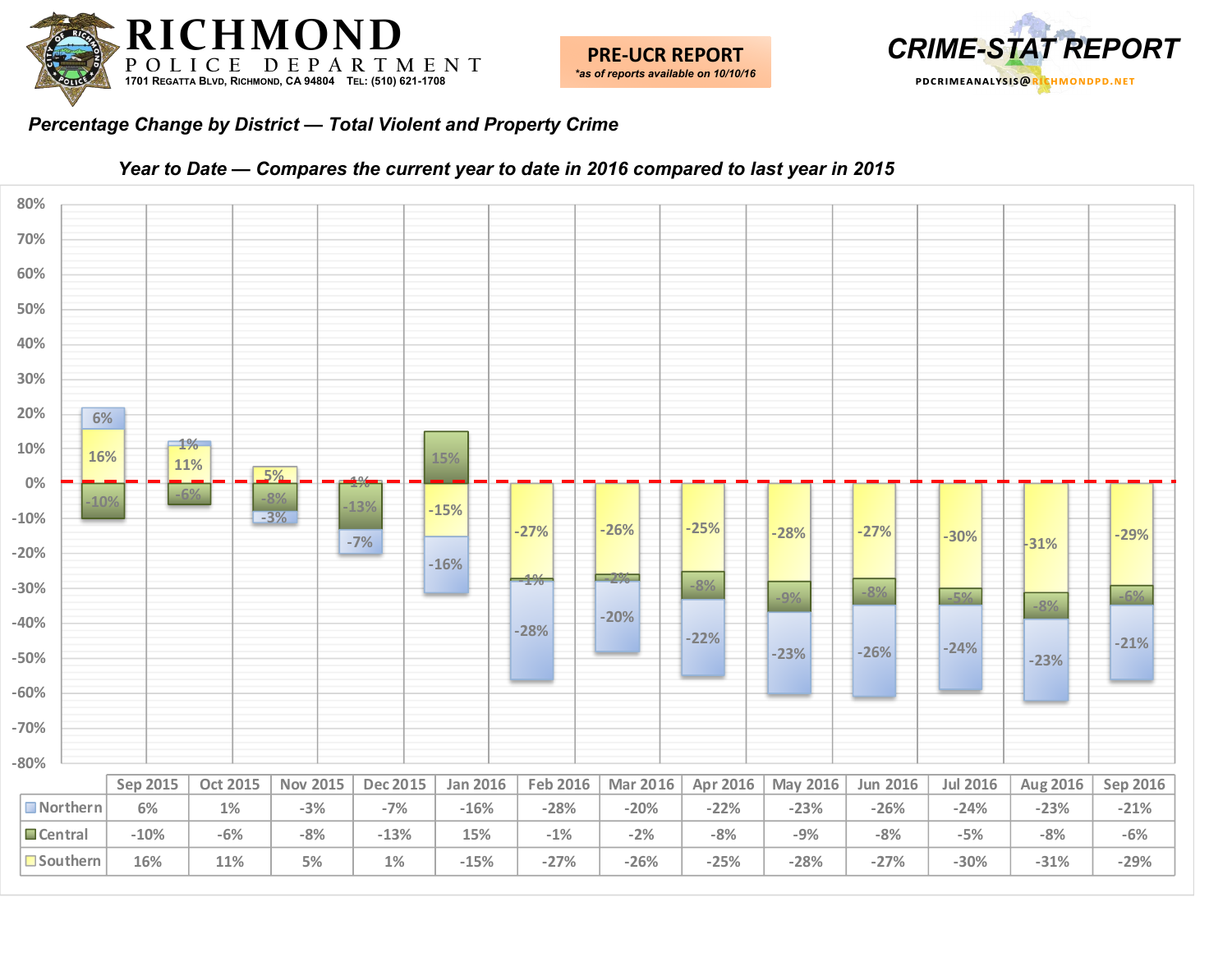



#### *Percentage Change by District — Total Violent and Property Crime*



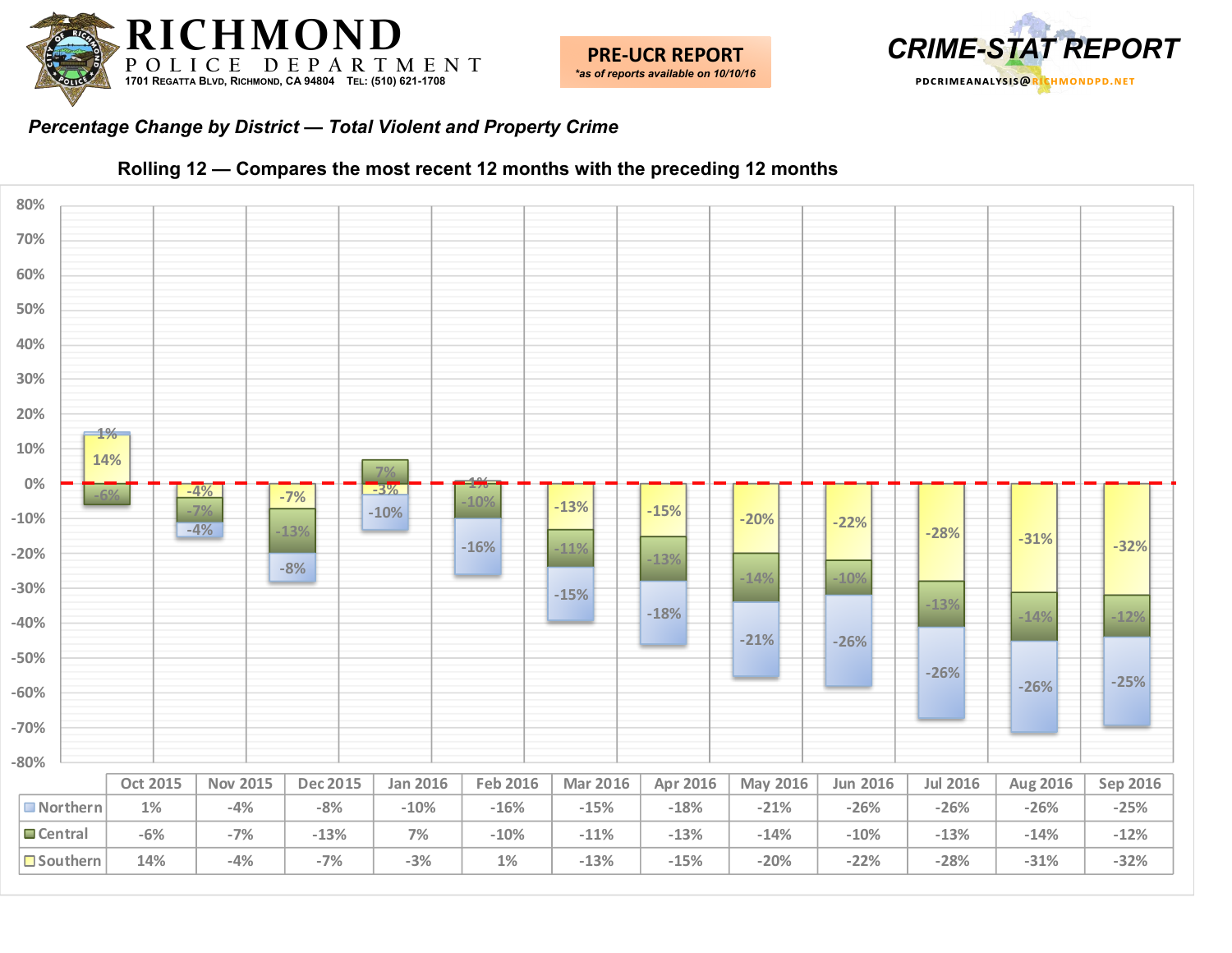

 $\theta$ 

**Richmond Richmond** 

**2016 (Sept)**



*Crime Rate Progress - comparison with other major cities*

#### 

**Antioch Concord Fairfield Vallejo Berkeley Daly City Inglewood Norwalk Downey West Covina Compton Hawthorne**

### **Violent Crime Rate per 100,000 by California City Full Year 2014-2015**

2016 RPD data is calculated internally from New World interface. All 2014-2015 data are calculated and derived from FBI & Department of Justice documents [https://en.wikipedia.org/wiki/List\\_of\\_United\\_States\\_cities\\_by\\_crime\\_rate\\_\(2014\)](https://en.wikipedia.org/wiki/List_of_United_States_cities_by_crime_rate_(2014)) The Wikipedia link has calculated crime rates per other major cities in the US with populations over 250,000, using the same calculation formats (See column 4, Violent Crime and column 9, Property Crime)

2015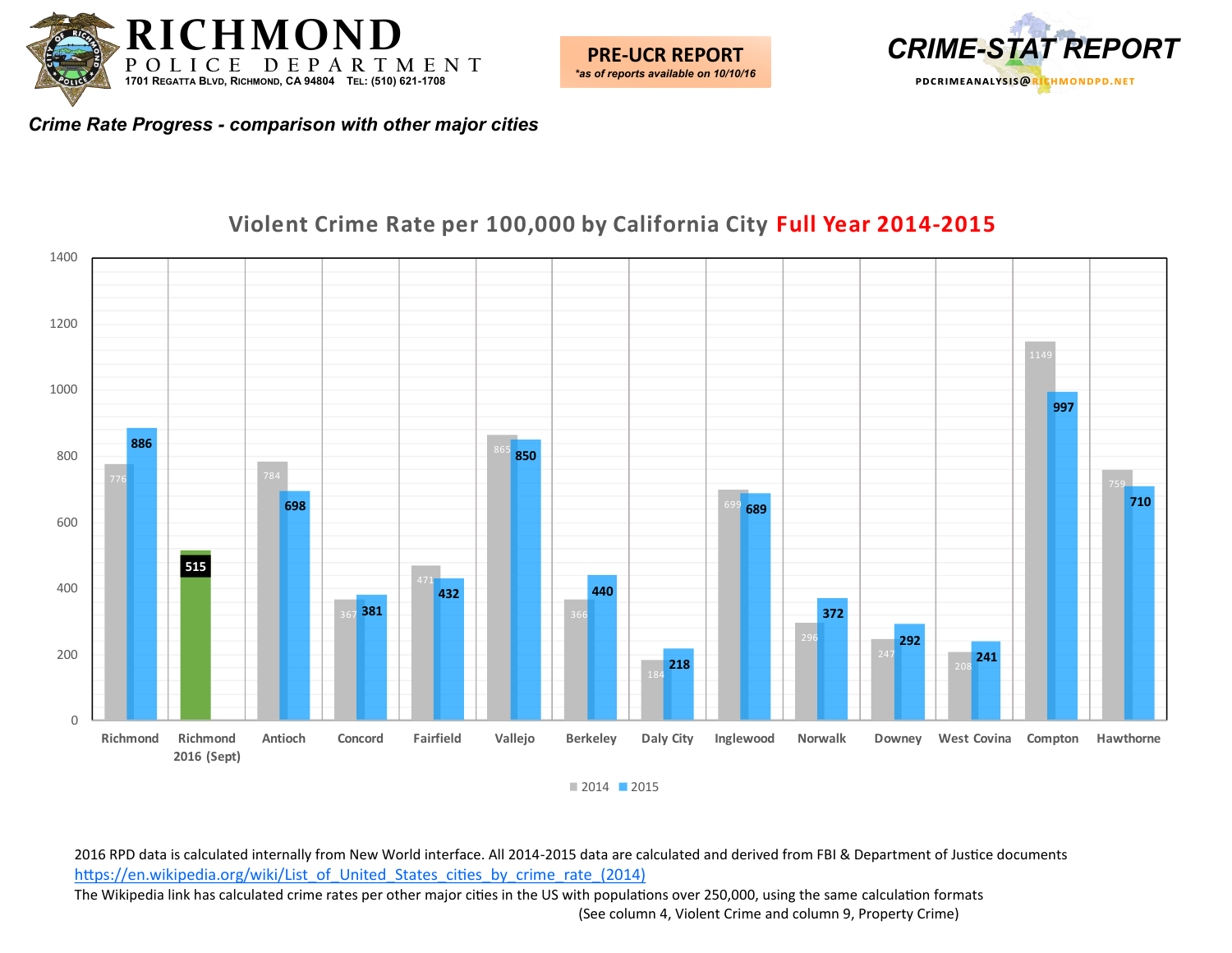



*Crime Rate Progress - comparison with other major cities*



#### **Property Crime Rate per 100,000 by California City Full Year 2014-2015**

■ 2014 ■ 2015

2016 RPD data is calculated internally from New World interface. All 2014-2015 data are calculated and derived from FBI & Department of Justice documents [https://en.wikipedia.org/wiki/List\\_of\\_United\\_States\\_cities\\_by\\_crime\\_rate\\_\(2014\)](https://en.wikipedia.org/wiki/List_of_United_States_cities_by_crime_rate_(2014)) The Wikipedia link has calculated crime rates per other major cities in the US with populations over 250,000, using the same calculation formats (See column 4, Violent Crime and column 9, Property Crime)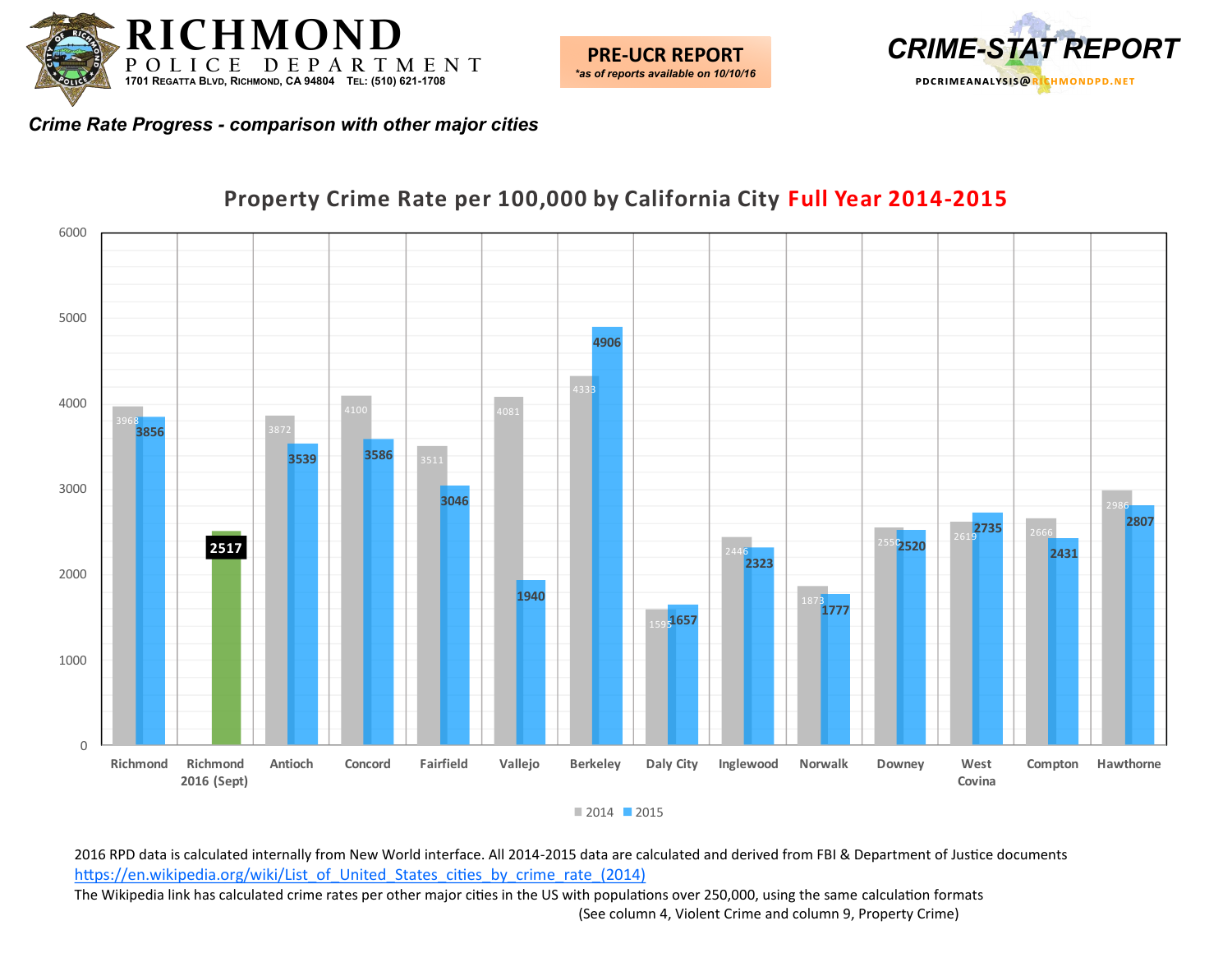

### **PRE-UCR REPORT**



| <b>Southern</b>                   | August           | September      | <b>Month</b><br>% Change | 24-month<br>average     | Std. Dev.<br>$(\pm)$    | Last month vs.<br>24-month avg |                         | YTD 2015 YTD 2016       | <b>YTD</b><br>% Change | YoY 2014-15<br>$10/14 - 9/15$ | YoY 2015-16<br>10/15 - 9/16 % Change | YoY    |
|-----------------------------------|------------------|----------------|--------------------------|-------------------------|-------------------------|--------------------------------|-------------------------|-------------------------|------------------------|-------------------------------|--------------------------------------|--------|
| <b>VIOLENT CRIMES</b>             |                  |                |                          |                         |                         |                                |                         |                         |                        |                               |                                      |        |
| [211/A/212.5] Armed Robbery       | $\mathbf 0$      | 5              | $-$ %                    | 4                       | 3                       | 22%                            | 33                      | 37                      | 12%                    | 52                            | 46                                   | $-12%$ |
| [245 A1] Assault D. Weapon        | $\overline{2}$   | 4              | 100%                     | 4                       | $\overline{2}$          | 13%                            | 36                      | 28                      | $-22%$                 | 47                            | 38                                   | $-19%$ |
| [245 A2] Assault Firearm          | 4                | $\mathbf{1}$   | $-75%$                   | $\overline{2}$          | $\overline{2}$          | $-58%$                         | 18                      | 23                      | 28%                    | 26                            | 31                                   | 19%    |
| [664/187] Attempt Homicide        | 1                | $\mathbf{1}$   | 0%                       | $\mathbf 0$             | $\mathbf{1}$            | 200%                           | $\overline{\mathbf{3}}$ | $\overline{\mathbf{3}}$ | 0%                     | 4                             | 4                                    | 0%     |
| [664/211] Attempt Robbery         | $\mathbf 0$      | $\mathbf{1}$   | $-\frac{9}{6}$           | $\mathbf 0$             | $\mathbf 0$             | 500%                           | $\mathbf{1}$            | $\overline{2}$          | 100%                   | $\mathbf{1}$                  | 3                                    | 200%   |
| [243 D] Battery, Aggravated       | $\mathbf 0$      | $\pmb{0}$      | $-%$                     | $\mathbf{1}$            | $\mathbf{1}$            | $-100%$                        | 11                      | 5                       | $-55%$                 | 15                            | $\overline{\mathbf{z}}$              | $-53%$ |
| [215] Carjacking                  | $\mathbf{0}$     | $\mathbf{1}$   | $-%$                     | $\mathbf{0}$            | $\mathbf 1$             | 167%                           | 6                       | $\mathbf{1}$            | $-83%$                 | 8                             | $\mathbf{1}$                         | $-88%$ |
| [187] Homicide                    | $\mathbf{1}$     | $\overline{2}$ | 100%                     | $\mathbf{1}$            | $\mathbf{1}$            | 153%                           | 6                       | 11                      | 83%                    | 6                             | 13                                   | 117%   |
| [261] Rape                        | $\mathbf 0$      | $\overline{2}$ | $-$ %                    | $\mathbf{1}$            | $\mathbf{1}$            | 100%                           | $\overline{7}$          | 12                      | 71%                    | 9                             | 15                                   | 67%    |
| [288] Lewd Acts on Child          | $\mathbf{0}$     | $\mathbf{1}$   | $-%$                     | $\mathbf{1}$            | $\mathbf{1}$            | 9%                             | 11                      | 5                       | $-55%$                 | 12                            | 10                                   | $-17%$ |
| [211S] Strongarmed Robbery        | $\mathbf{1}$     | $\overline{2}$ | 100%                     | 3                       | $\overline{2}$          | $-33%$                         | 34                      | 25                      | $-26%$                 | 42                            | 30                                   | $-29%$ |
| <b>PROPERTY CRIMES</b>            |                  |                |                          |                         |                         |                                |                         |                         |                        |                               |                                      |        |
| $[451]$ Arson                     | $\mathbf 0$      | $\mathbf{1}$   | $-%$                     | $\mathbf{1}$            | $\mathbf{1}$            | 26%                            | 9                       | $\overline{\mathbf{z}}$ | $-22%$                 | 9                             | 10                                   | 11%    |
| [459A] Auto Burglary              | 34               | 39             | 15%                      | 32                      | 13                      | 24%                            | 351                     | 227                     | $-35%$                 | 463                           | 294                                  | $-37%$ |
| [459C] Commercial Burglary        | $\overline{2}$   | $\mathbf{1}$   | $-50%$                   | $\overline{4}$          | $\overline{2}$          | $-71%$                         | 38                      | 25                      | $-34%$                 | 54                            | 30                                   | $-44%$ |
| [487] Grand Theft                 | 3                | 8              | 167%                     | $\boldsymbol{6}$        | $\overline{\mathbf{3}}$ | 32%                            | 61                      | 48                      | $-21%$                 | 83                            | 62                                   | $-25%$ |
| [484G/488] Petty Theft            | 23               | 17             | $-26%$                   | 24                      | 6                       | $-29%$                         | 230                     | 182                     | $-21%$                 | 328                           | 249                                  | $-24%$ |
| [459R] Residential Burglary       | 8                | 8              | 0%                       | $12$                    | 8                       | $-35%$                         | 153                     | 53                      | $-65%$                 | 223                           | 71                                   | $-68%$ |
| [10851] Vehicle Theft             | 9                | 6              | $-33%$                   | 25                      | 8                       | $-76%$                         | 235                     | 193                     | $-18%$                 | 334                           | 260                                  | $-22%$ |
| <b>Total Violent Crimes</b>       | 9                | 20             | 122%                     | 18                      | 5                       | 14%                            | 166                     | 152                     | $-8%$                  | 222                           | 198                                  | $-11%$ |
| <b>Total Property Crimes</b>      | 79               | 80             | 1%                       | 103                     | 25                      | $-22%$                         | 1,077                   | 735                     | $-32%$                 | 1,494                         | 976                                  | $-35%$ |
| <b>Total Violent and Property</b> | 88               | 100            | 14%                      | 120                     | 27                      | $-17%$                         | 1,243                   | 887                     | $-29%$                 | 1,716                         | 1,174                                | $-32%$ |
| <b>CALLS FOR SERVICE</b>          |                  |                |                          |                         |                         |                                |                         |                         |                        |                               |                                      |        |
| <b>Drug Calls</b>                 | 12               | $\overline{2}$ | $-83%$                   | $\overline{\mathbf{z}}$ | 3                       | $-71%$                         | 60                      | 64                      | 7%                     | 85                            | 82                                   | $-4%$  |
| Loitering/Prostitution Calls      | 22               | 27             | 23%                      | 24                      | $\overline{7}$          | 13%                            | 235                     | 194                     | $-17%$                 | 329                           | 244                                  | $-26%$ |
| Person with a Gun Calls           | $\boldsymbol{6}$ | $6\phantom{1}$ | 0%                       | 4                       | $\mathbf{1}$            | 55%                            | 32                      | 37                      | 16%                    | 44                            | 49                                   | 11%    |
| <b>Shots Fired Calls</b>          | 36               | 19             | $-47%$                   | 32                      | 10                      | $-40%$                         | 297                     | 301                     | <b>1%</b>              | 360                           | 399                                  | 11%    |
| <b>SHOTSPOTTER</b>                |                  |                |                          |                         |                         |                                |                         |                         |                        |                               |                                      |        |
| Activations                       | 29               | 20             | $-31%$                   | 18                      | 6                       | 9%                             | 156                     | 178                     | 14%                    | 199                           | 242                                  | 22%    |
| <b>Rounds Detected</b>            | 158              | 73             | $-54%$                   | 101                     | 45                      | $-28%$                         | 980                     | 882                     | $-10%$                 | 1,178                         | 1,243                                | 6%     |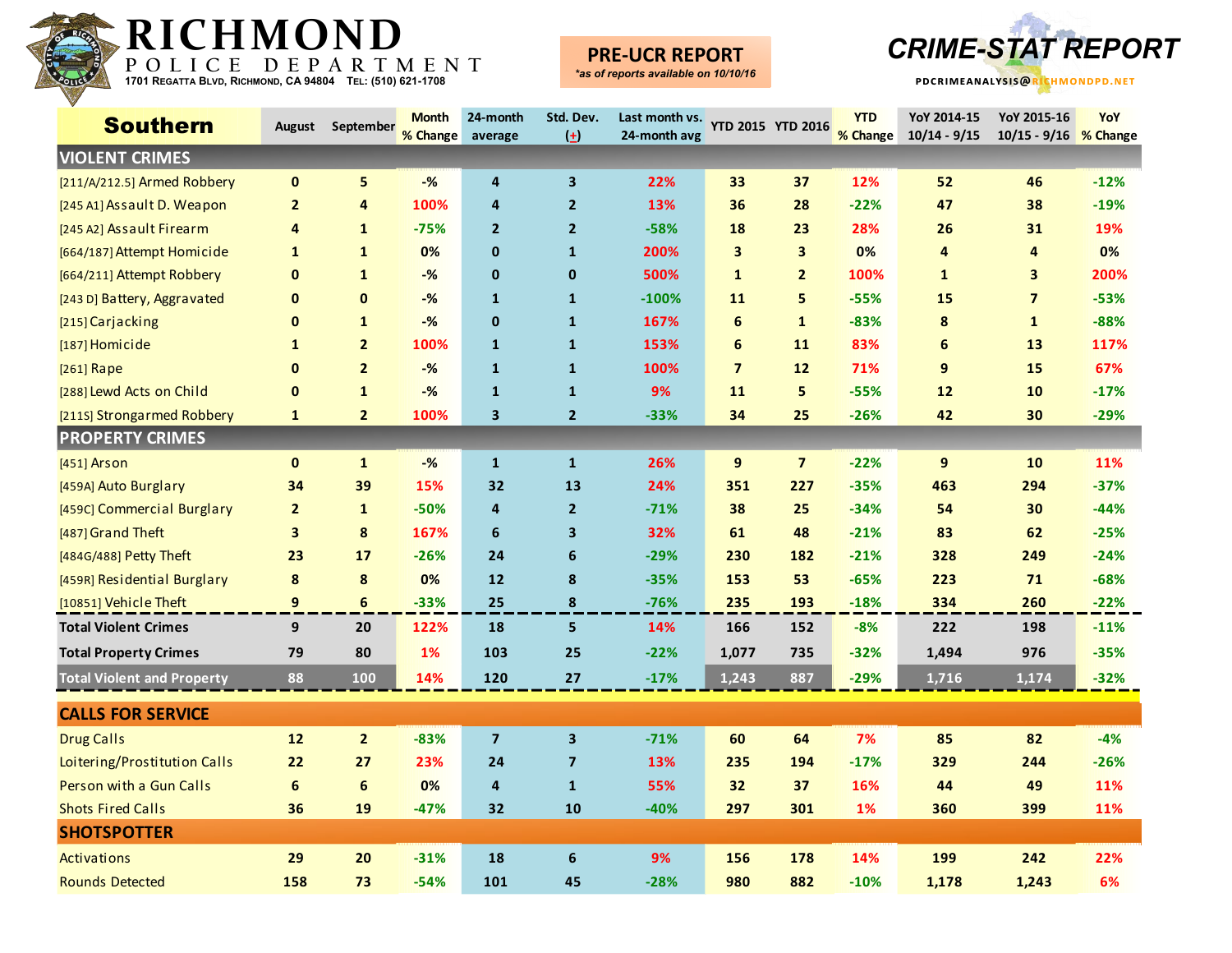

### **PRE-UCR REPORT**



| <b>Southern</b>       |              | May Jun Jul Aug Sep |    |    |                         | Last 2 month<br>% Change | 24-month<br>average | Std. Dev.<br>$\left( \pm \right)$ | Last month vs.<br>24-month avg |     | <b>YTD 2015 YTD 2016</b> | <b>YTD</b><br>% Change |     | YoY 2014-15 YoY 2015-16<br>$10/14 - 9/15$ $10/15 - 9/16$ | YoY<br>% Change |
|-----------------------|--------------|---------------------|----|----|-------------------------|--------------------------|---------------------|-----------------------------------|--------------------------------|-----|--------------------------|------------------------|-----|----------------------------------------------------------|-----------------|
|                       |              |                     |    |    |                         |                          |                     |                                   |                                |     |                          |                        |     |                                                          |                 |
| Adult Arrests         | 53           | 38                  | 45 | 49 | 64                      | 31%                      | 54                  | 11                                | 19%                            | 563 | 419                      | $-26%$                 | 719 | 569                                                      | $-21%$          |
| Juvenile Arrests      | $\mathbf{0}$ |                     |    | 3  | $\overline{\mathbf{3}}$ | 0%                       | $\overline{2}$      | $\overline{2}$                    | 50%                            | 23  | 16                       | $-30%$                 | 34  | 23                                                       | $-32%$          |
|                       |              |                     |    |    |                         |                          |                     |                                   |                                |     |                          |                        |     |                                                          |                 |
| <b>Felony Arrests</b> | 17           | 13                  | 19 | 20 | 35                      | 75%                      | 21                  | 7                                 | 67%                            | 205 | 179                      | $-13%$                 | 262 | 236                                                      | $-10%$          |
| Misdemeanor Arrests   | 19           | 13                  | 14 | 16 | 18                      | 13%                      | 22                  | 6                                 | $-18%$                         | 239 | 148                      | $-38%$                 | 310 | 213                                                      | $-31%$          |
| Turned Over           | 17           | 13                  | 12 | 16 | 14                      | $-13%$                   | 14                  | 4                                 | 0%                             | 142 | 108                      | $-24%$                 | 181 | 143                                                      | $-21%$          |
|                       |              |                     |    |    |                         |                          |                     |                                   |                                |     |                          |                        |     |                                                          |                 |
| Arrestees Booked      | 53           | 37                  | 42 | 49 | 65                      | 33%                      | 55                  | 12                                | 18%                            | 577 | 414                      | $-28%$                 | 738 | 571                                                      | $-23%$          |
| Arrestees Cited       | <sup>0</sup> |                     |    | 3  | $\mathbf{0}$            | $-100%$                  | $\mathbf{1}$        | $\mathbf{1}$                      | $-100%$                        | 8   | 10                       | 25%                    | 14  | 10                                                       | $-29%$          |
| Arrestees 849ed       | $\mathbf{0}$ |                     |    | 0  |                         | $-\frac{9}{6}$           | $\mathbf{1}$        |                                   | 100%                           | 1   | 11                       | 1000%                  | 1   | 11                                                       | 1000%           |
|                       |              |                     |    |    |                         |                          |                     |                                   |                                |     |                          |                        |     |                                                          |                 |
| <b>Total Arrests</b>  | 43           | 53                  | 39 | 45 | 67                      | 49%                      | 56                  | 12                                | 20%                            | 586 | 435                      | $-26%$                 | 753 | 592                                                      | $-21%$          |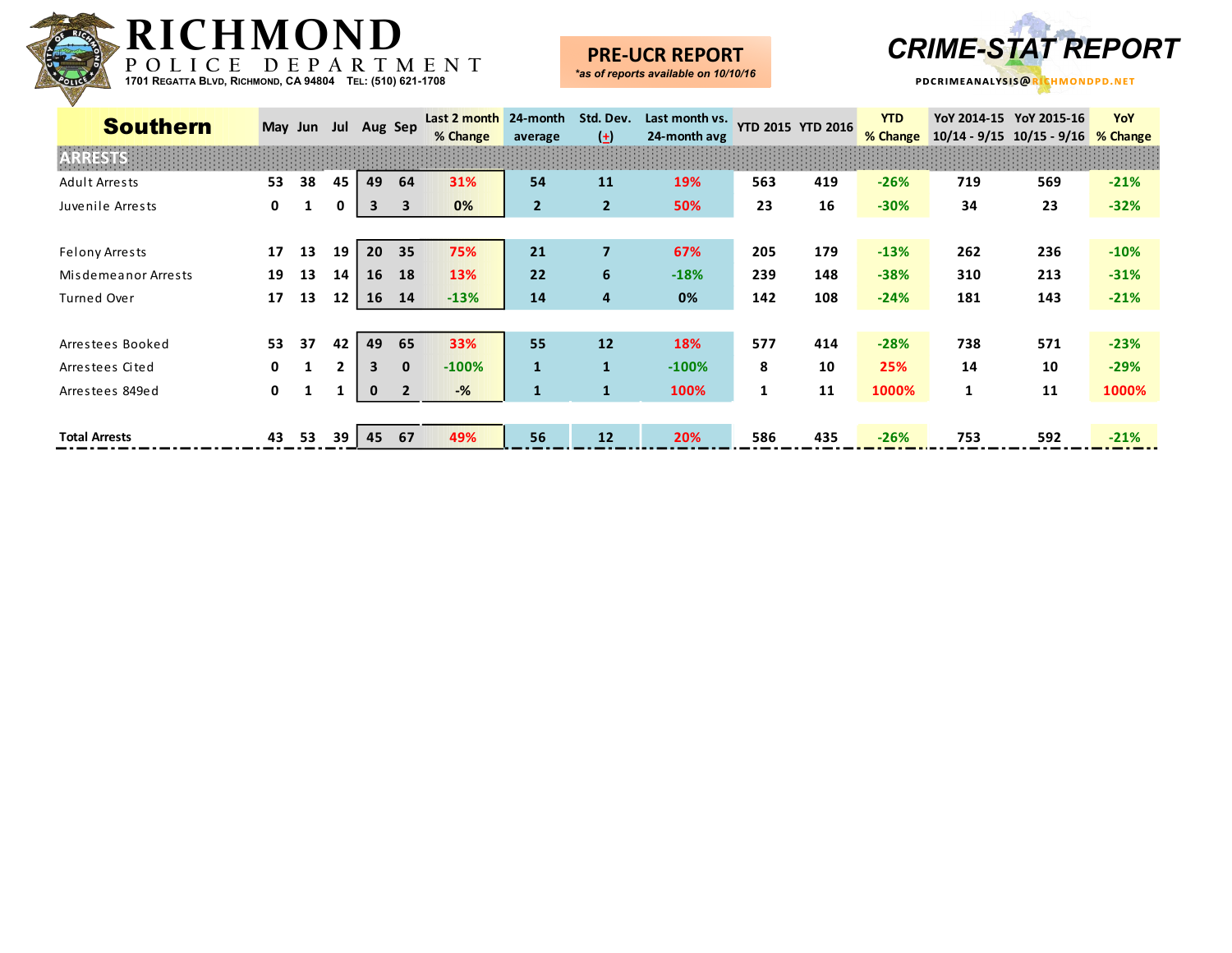

### **PRE-UCR REPORT**



| <b>Beat 1</b>                     | Aug                | <b>Sep</b>   | Diff         | <b>Monthly</b>           | <b>YTD</b> | <b>YTD</b>   | <b>Diff</b>    | Year-to-Date |  |  |  |  |
|-----------------------------------|--------------------|--------------|--------------|--------------------------|------------|--------------|----------------|--------------|--|--|--|--|
|                                   |                    |              | $+/-$        | % Change                 | 2015       | 2016         | $+/-$          | % Change     |  |  |  |  |
|                                   |                    |              |              | <b>Violent Crimes</b>    |            |              |                |              |  |  |  |  |
| Armed Robbery                     | 0                  | $\mathbf{2}$ | $\mathbf{2}$ | $-$ %                    | 11         | 14           | 3              | 27%          |  |  |  |  |
| Assault - Deadly Weapon           | 0                  | 1            | 1            | $-$ %                    | 9          | 3            | -6             | $-67%$       |  |  |  |  |
| Assault - Firearm                 | 0                  | 0            | 0            | $-$ %                    | 3          | 4            | 1              | 33%          |  |  |  |  |
| Attempted Homicide                | 1                  | 0            | $-1$         | $-100%$                  | 0          | 1            | 1              | $-$ %        |  |  |  |  |
| Attempted Robbery                 | 0                  | 0            | 0            | $-$ %                    | 0          | 0            | 0              | $-$ %        |  |  |  |  |
| Battery - Serious Injury          | 0                  | 0            | 0            | $-$ %                    | 0          | 3            | 3              | $-$ %        |  |  |  |  |
| Carjacking                        | 0                  | 1            | 1            | $-$ %                    | 1          | 1            | 0              | 0%           |  |  |  |  |
| Homicide                          | 1                  | 0            | $-1$         | $-100%$                  | 0          | 1            | 1              | $-$ %        |  |  |  |  |
| Rape                              | 0                  | $\mathbf{2}$ | $\mathbf{2}$ | $-9/6$                   | 4          | 6            | $\overline{2}$ | 50%          |  |  |  |  |
| Lewd Acts on Child                | 0                  | 0            | 0            | $-$ %                    | 1          | 1            | 0              | 0%           |  |  |  |  |
| Strong-Arm Robbery                | 1                  | 0            | $-1$         | $-100%$                  | 4          | 8            | 4              | 100%         |  |  |  |  |
|                                   |                    |              |              | <b>Property Crimes</b>   |            |              |                |              |  |  |  |  |
| Arson                             | 0                  | 0            | 0            | $-$ %                    | 4          | $\mathbf{2}$ | $-2$           | $-50%$       |  |  |  |  |
| Auto Burglary                     | 5                  | 10           | 5            | 100%                     | 78         | 55           | $-23$          | $-29%$       |  |  |  |  |
| <b>Commercial Burglary</b>        | 0                  | 1            | 1            | $-$ %                    | 16         | 9            | -7             | $-44%$       |  |  |  |  |
| <b>Grand Theft</b>                | 1                  | 5            | 4            | 400%                     | 20         | 20           | $\mathbf 0$    | 0%           |  |  |  |  |
| Petty Theft                       | 10                 | 8            | $-2$         | $-20%$                   | 46         | 58           | 12             | 26%          |  |  |  |  |
| <b>Residential Burglary</b>       | 1                  | 0            | $-1$         | $-100%$                  | 18         | 9            | -9             | $-50%$       |  |  |  |  |
| Vehicle Theft                     | 3                  | 4            | 1            | 33%                      | 80         | 55           | $-25$          | $-31%$       |  |  |  |  |
| <b>Total Violent Crimes</b>       | 3                  | 6            | 3            | 100%                     | 33         | 42           | 9              | 27%          |  |  |  |  |
| <b>Total Property Crimes</b>      | 20                 | 28           | 8            | 40%                      | 262        | 208          | $-54$          | $-21%$       |  |  |  |  |
| <b>Total Violent and Property</b> | 23                 | 34           | 11           | 48%                      | 295        | 250          | -45            | $-15%$       |  |  |  |  |
|                                   |                    |              |              |                          |            |              |                |              |  |  |  |  |
|                                   |                    |              |              | <b>Calls for Service</b> |            |              |                |              |  |  |  |  |
| Drug Calls                        | 4                  | 0            | -4           | $-100\%$                 | 18         | 22           | 4              | 22%          |  |  |  |  |
| Loitering/Prostitution Calls      | 15                 | 17           | $\mathbf{2}$ | 13%                      | 158        | 133          | $-25$          | $-16%$       |  |  |  |  |
| Person with a Gun Calls           | 0                  | 1            | 1            | $-9/6$                   | 7          | 6            | -1             | $-14%$       |  |  |  |  |
| Shots Fired Calls                 | 5                  | 5            | 0            | 0%                       | 68         | 63           | -5             | $-7%$        |  |  |  |  |
|                                   | <b>Shotspotter</b> |              |              |                          |            |              |                |              |  |  |  |  |
| Activations                       | 1                  | 6            | 5            | 500%                     | 4          | 22           | 18             | 450%         |  |  |  |  |
| Rounds Detected                   | 5                  | 15           | 10           | 200%                     | 25         | 89           | 64             | 256%         |  |  |  |  |

| <b>Beat 2</b>                     | Aug                     | Sep          | <b>Diff</b><br>$+/-$ | <b>Monthly</b><br>% Change | <b>YTD</b><br>2015 | <b>YTD</b><br>2016 | <b>Diff</b><br>$+/-$ | Year-to-Date<br>% Change |
|-----------------------------------|-------------------------|--------------|----------------------|----------------------------|--------------------|--------------------|----------------------|--------------------------|
|                                   |                         |              |                      | <b>Violent Crimes</b>      |                    |                    |                      |                          |
| Armed Robbery                     | 0                       | 2            | $\mathbf{2}$         | $-$ %                      | 16                 | 13                 | -3                   | $-19%$                   |
| Assault - Deadly Weapon           | 1                       | $\mathbf 2$  | 1                    | 100%                       | 7                  | 8                  | 1                    | 14%                      |
| Assault - Firearm                 | 1                       | 1            | 0                    | 0%                         | 6                  | 5                  | $-1$                 | $-17%$                   |
| Attempted Homicide                | 0                       | 0            | 0                    | $-$ %                      | 0                  | 1                  | 1                    | $-$ %                    |
| Attempted Robbery                 | 0                       | 1            | 1                    | $-$ %                      | 0                  | 2                  | $\mathbf 2$          | $-$ %                    |
| Battery - Serious Injury          | 0                       | 0            | 0                    | $-$ %                      | 5                  | 0                  | -5                   | $-100%$                  |
| Carjacking                        | 0                       | 0            | 0                    | $-$ %                      | 3                  | 1                  | $-2$                 | $-67%$                   |
| Homicide                          | 0                       | 0            | 0                    | $-$ %                      | 0                  | 4                  | 4                    | $-$ %                    |
| Rape                              | 0                       | 0            | 0                    | $-$ %                      | 2                  | 1                  | $-1$                 | $-50%$                   |
| Lewd Acts on Child                | 0                       | 0            | 0                    | $-$ %                      | 1                  | 1                  | 0                    | 0%                       |
| Strong-Arm Robbery                | 0                       | 0            | 0                    | $-%$                       | 12                 | 8                  | $-4$                 | $-33%$                   |
|                                   |                         |              |                      | <b>Property Crimes</b>     |                    |                    |                      |                          |
| Arson                             | 0                       | 1            | 1                    | $-%$                       | 1                  | 4                  | 3                    | 300%                     |
| Auto Burglary                     | 3                       | 1            | $-2$                 | $-67%$                     | 49                 | 28                 | $-21$                | $-43%$                   |
| Commercial Burglary               | 0                       | 0            | 0                    | $-%$                       | 4                  | 3                  | $-1$                 | $-25%$                   |
| <b>Grand Theft</b>                | 0                       | 1            | 1                    | $-$ %                      | 6                  | 5                  | $-1$                 | $-17%$                   |
| Petty Theft                       | 6                       | 6            | 0                    | 0%                         | 42                 | 47                 | 5                    | 12%                      |
| Residential Burglary              | 2                       | $\mathbf{2}$ | 0                    | 0%                         | 30                 | 11                 | -19                  | $-63%$                   |
| Vehicle Theft                     | $\overline{\mathbf{2}}$ | 4            | $\mathbf 2$          | 100%                       | 54                 | 51                 | $-3$                 | $-6%$                    |
| <b>Total Violent Crimes</b>       | $\boldsymbol{2}$        | 6            | 4                    | 200%                       | 52                 | 44                 | -8                   | $-15%$                   |
| <b>Total Property Crimes</b>      | 13                      | 15           | $\mathbf{2}$         | 15%                        | 186                | 149                | $-37$                | $-20%$                   |
| <b>Total Violent and Property</b> | 15                      | 21           | 6                    | 40%                        | 238                | 193                | $-45$                | $-19%$                   |
|                                   |                         |              |                      | <b>Calls for Service</b>   |                    |                    |                      |                          |
| Drug Calls                        | 4                       | 0            | -4                   | $-100%$                    | 21                 | 19                 | $-2$                 | $-10%$                   |
| Loitering/Prostitution Calls      | 1                       | 3            | 2                    | 200%                       | 43                 | 20                 | $-23$                | $-53%$                   |
| Person with a Gun Calls           | 3                       | 1            | $-2$                 | $-67%$                     | 6                  | 14                 | 8                    | 133%                     |
| Shots Fired Calls                 | 17                      | 7            | $-10$                | $-59%$                     | 71                 | 97                 | 26                   | 37%                      |
|                                   |                         |              | <b>Shotspotter</b>   |                            |                    |                    |                      |                          |
| Activations                       | 12                      | 10           | $-2$                 | $-17%$                     | 81                 | 84                 | 3                    | 4%                       |
| Rounds Detected                   | 39                      | 37           | $-2$                 | $-5%$                      | 408                | 396                | $-12$                | $-3%$                    |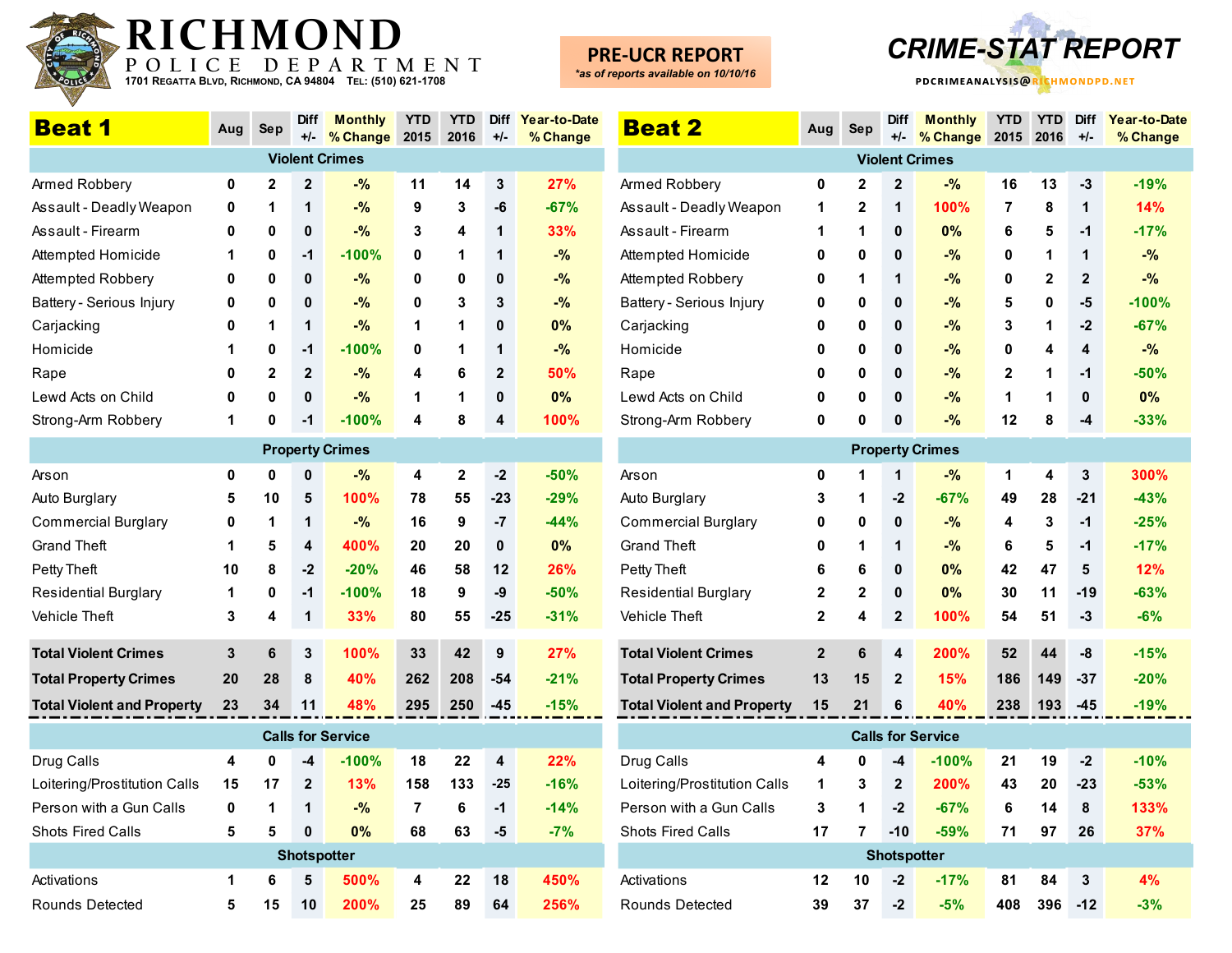| <b>KI (</b><br>POLI                                       |              | D            | E                    | MUND<br>PARTMENT                |              |                    |                      |                          | <b>PRE-UCR REPORT</b><br>*as of reports available on 10/10/16 |                      | <b>CRIME-STAT REPORT</b>                             |
|-----------------------------------------------------------|--------------|--------------|----------------------|---------------------------------|--------------|--------------------|----------------------|--------------------------|---------------------------------------------------------------|----------------------|------------------------------------------------------|
| 1701 REGATTA BLVD, RICHMOND, CA 94804 TEL: (510) 621-1708 |              |              |                      |                                 |              |                    |                      |                          |                                                               |                      | PDCRIMEANALYSIS@RICHMONDPD.NET                       |
| <b>Beat 3</b>                                             | Aug          | Sep          | <b>Diff</b><br>$+/-$ | <b>Monthly</b><br>% Change 2015 | <b>YTD</b>   | <b>YTD</b><br>2016 | <b>Diff</b><br>$+/-$ | Year-to-Date<br>% Change | <b>Violent Crime by Beat</b><br><b>Year to Date</b>           |                      | <b>Property Crime by Beat</b><br><b>Year to Date</b> |
|                                                           |              |              |                      | <b>Violent Crimes</b>           |              |                    |                      |                          |                                                               |                      |                                                      |
| Armed Robbery                                             | 0            | 1            | $\mathbf 1$          | $-$ %                           | 15           | 9                  | -6                   | $-40%$                   |                                                               |                      |                                                      |
| Assault - Deadly Weapon                                   | $\mathbf 1$  | 1            | $\mathbf 0$          | 0%                              | 19           | 14                 | -5                   | $-26%$                   |                                                               | <b>Beat 1</b>        |                                                      |
| Assault - Firearm                                         | 3            | 1            | -2                   | $-67%$                          | 12           | 15                 | 3                    | 25%                      |                                                               | 27%                  | <b>Beat 1</b>                                        |
| Attempted Homicide                                        | 0            | 1            | $\mathbf 1$          | $-$ %                           | $\mathbf{2}$ | 1                  | -1                   | $-50%$                   |                                                               |                      | 27%                                                  |
| Attempted Robbery                                         | 0            | 0            | 0                    | $-$ %                           | 1            | 0                  | -1                   | $-100%$                  | <b>Beat 3</b>                                                 |                      | <b>Beat 3</b>                                        |
| Battery - Serious Injury                                  | 0            | 0            | $\mathbf 0$          | $-$ %                           | 3            | 2                  | -1                   | $-33%$                   | 44%                                                           |                      | 53%                                                  |
| Carjacking                                                | 0            | 0            | 0                    | $-$ %                           | 1            | 0                  | -1                   | $-100%$                  |                                                               |                      | <b>Beat 2</b>                                        |
| Homicide                                                  | 0            | $\mathbf{2}$ | $\mathbf{2}$         | $-$ %                           | 8            | 6                  | $-2$                 | $-25%$                   |                                                               | <b>Beat 2</b>        | 20%                                                  |
| Rape                                                      | 0            | 0            | 0                    | $ \%$                           | 1            | 4                  | 3                    | 300%                     |                                                               | 29%                  |                                                      |
| Lewd Acts on Child                                        | 0            | 1            | $\mathbf 1$          | $ \%$                           | 10           | 3                  | $-7$                 | $-70%$                   |                                                               |                      |                                                      |
| Strong-Arm Robbery                                        | 0            | $\mathbf 2$  | $\mathbf{2}$         | $-$ %                           | 17           | 13                 | -4                   | $-24%$                   |                                                               |                      | <b>Total Violent and Property Crime by Beat</b>      |
|                                                           |              |              |                      | <b>Property Crimes</b>          |              |                    |                      |                          |                                                               |                      | <b>Year to Date</b>                                  |
| Arson                                                     | 0            | 0            | 0                    | $-$ %                           | 3            | 0                  | $-3$                 | $-100%$                  |                                                               |                      |                                                      |
| Auto Burglary                                             | 27           | 27           | $\mathbf 0$          | 0%                              | 211          | 153                | $-58$                | $-27%$                   |                                                               |                      |                                                      |
| <b>Commercial Burglary</b>                                | 2            | 0            | $-2$                 | $-100%$                         | 19           | 14                 | -5                   | $-26%$                   |                                                               |                      |                                                      |
| <b>Grand Theft</b>                                        | $\mathbf{2}$ | $\mathbf{2}$ | $\mathbf 0$          | 0%                              | 33           | 23                 | $-10$                | $-30%$                   |                                                               |                      |                                                      |
| Petty Theft                                               | 6            | 6            | 0                    | 0%                              | 131          | 78                 | $-53$                | $-40%$                   |                                                               |                      | <b>Beat 1</b>                                        |
| <b>Residential Burglary</b>                               | 5            | 4            | $-1$                 | $-20%$                          | 101          | 37                 | $-64$                | $-63%$                   |                                                               |                      | 28%                                                  |
| Vehicle Theft                                             | 4            | 4            | $\mathbf 0$          | 0%                              | 92           | 96                 | 4                    | 4%                       |                                                               |                      |                                                      |
| <b>Total Violent Crimes</b>                               | 4            | 9            | 5                    | 125%                            | 89           | 67                 | $-22$                | $-25%$                   |                                                               |                      |                                                      |
| <b>Total Property Crimes</b>                              | 46           | 43           | -3                   | $-7%$                           | 590          | 401                | $-189$               | $-32%$                   |                                                               |                      |                                                      |
| <b>Total Violent and Property</b>                         | 50           | 52           | $\mathbf{2}$         | 4%                              | 679          | 468                | $-211$               | $-31%$                   |                                                               | <b>Beat 3</b><br>51% |                                                      |
|                                                           |              |              |                      | <b>Calls for Service</b>        |              |                    |                      |                          |                                                               |                      |                                                      |
| Drug Calls                                                | 4            | $\mathbf{2}$ | $-2$                 | $-50%$                          | 20           | 21                 | $\mathbf 1$          | 5%                       |                                                               |                      |                                                      |
| Loitering/Prostitution Calls                              | 6            | 7            | $\mathbf{1}$         | 17%                             | 44           | 42                 | $-2$                 | $-5%$                    |                                                               |                      | <b>Beat 2</b>                                        |
| Person with a Gun Calls                                   | 3            | 4            | $\mathbf{1}$         | 33%                             | 19           | 17                 | $-2$                 | $-11%$                   |                                                               |                      | 21%                                                  |
| Shots Fired Calls                                         | 14           | 7            | $-7$                 | $-50%$                          | 153          | 140                | $-13$                | $-8%$                    |                                                               |                      |                                                      |
|                                                           |              |              |                      | <b>Shotspotter</b>              |              |                    |                      |                          |                                                               |                      |                                                      |
| Activations                                               | 16           | 4            | $-12$                | $-75%$                          | 71           | 72                 | $\mathbf{1}$         | 1%                       |                                                               |                      |                                                      |
| Rounds Detected                                           | 114          |              | $21 - 93$            | $-82%$                          | 547          |                    | 397 -150             | $-27%$                   |                                                               |                      |                                                      |

**RADICUMOND** 



**Total Violent and Property Crime by Beat Year to Date**

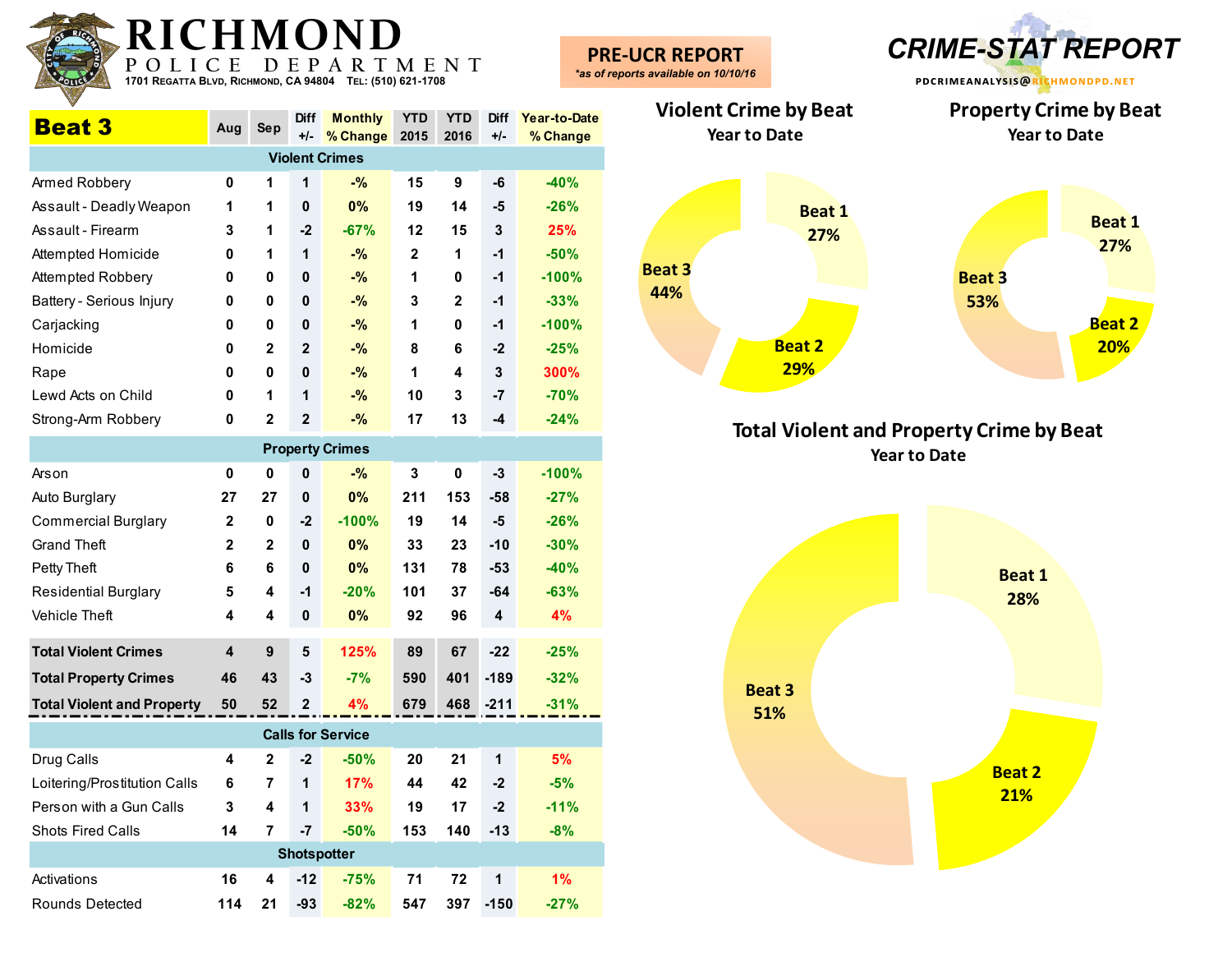

### **PRE-UCR REPORT**



| <b>Central</b>                    |                | August September | <b>Month</b><br>% Change | 24-month<br>Average | Std. Dev.<br>$\left( \pm \right)$ | Last month vs.<br>24 month avg | <b>YTD 2015 YTD 2016</b> |                | <b>YTD</b><br>% Change | YoY 2014-15<br>$10/14 - 9/15$ | YoY 2015-16<br>10/15 - 9/16 % Change | YoY    |
|-----------------------------------|----------------|------------------|--------------------------|---------------------|-----------------------------------|--------------------------------|--------------------------|----------------|------------------------|-------------------------------|--------------------------------------|--------|
| <b>VIOLENT CRIMES</b>             |                |                  |                          |                     |                                   |                                |                          |                |                        |                               |                                      |        |
| [211/A/212.5] Armed Robbery       | $\overline{2}$ | 5                | 150%                     | $\boldsymbol{6}$    | $\mathbf{3}$                      | $-22%$                         | 52                       | 42             | $-19%$                 | 88                            | 65                                   | $-26%$ |
| [245 A1] Assault D. Weapon        | 5              | $\overline{4}$   | $-20%$                   | 5                   | $\overline{\mathbf{3}}$           | $-24%$                         | 43                       | 42             | $-2%$                  | 74                            | 52                                   | $-30%$ |
| [245 A2] Assault Firearm          | 6              | $\overline{2}$   | $-67%$                   | 3                   | $\overline{2}$                    | $-28%$                         | 20                       | 24             | 20%                    | 31                            | 36                                   | 16%    |
| [664/187] Attempt Homicide        | $\mathbf{1}$   | $\mathbf{0}$     | $-100%$                  | $\mathbf 0$         | $\mathbf{1}$                      | $-100%$                        | $\overline{4}$           | $\overline{2}$ | $-50%$                 | 5                             | $\overline{\mathbf{3}}$              | $-40%$ |
| [664/211] Attempt Robbery         | $\mathbf 0$    | $\mathbf 0$      | $-%$                     | $\mathbf 0$         | $\mathbf{0}$                      | $-100%$                        | $\overline{2}$           | $\overline{2}$ | 0%                     | $\overline{2}$                | $\overline{\mathbf{3}}$              | 50%    |
| [243 D] Battery, Aggravated       | $\mathbf{1}$   | $\mathbf{1}$     | 0%                       | $\mathbf{1}$        | $\mathbf{1}$                      | $-23%$                         | 10                       | 12             | 20%                    | 13                            | 18                                   | 38%    |
| [215] Carjacking                  | $\mathbf{1}$   | $\overline{2}$   | 100%                     | $\mathbf{1}$        | $\mathbf{1}$                      | 153%                           | 8                        | 8              | 0%                     | 10                            | 9                                    | $-10%$ |
| [187] Homicide                    | $\mathbf{1}$   | $\mathbf 0$      | $-100%$                  | $\bf{0}$            | $\mathbf{1}$                      | $-100%$                        | $\overline{4}$           | 6              | 50%                    | 5                             | 6                                    | 20%    |
| [261] Rape                        | $\mathbf{1}$   | $\overline{2}$   | 100%                     | $\mathbf{1}$        | $\mathbf{1}$                      | 220%                           | 6                        | 8              | 33%                    | 6                             | 9                                    | 50%    |
| [288] Lewd Acts on Child          | $\mathbf 0$    | $\mathbf{0}$     | $-%$                     | $\mathbf{1}$        | $\mathbf{1}$                      | $-100%$                        | 11                       | 9              | $-18%$                 | 13                            | 14                                   | 8%     |
| [211S] Strongarmed Robbery        | 6              | 3                | $-50%$                   | 4                   | $\overline{2}$                    | $-14%$                         | 36                       | 37             | 3%                     | 44                            | 40                                   | $-9%$  |
| <b>PROPERTY CRIMES</b>            |                |                  |                          |                     |                                   |                                |                          |                |                        |                               |                                      |        |
| $[451]$ Arson                     | $\mathbf{1}$   | $\mathbf 0$      | $-100%$                  | $\mathbf{1}$        | $\mathbf 1$                       | $-100%$                        | 8                        | 8              | 0%                     | 15                            | 8                                    | $-47%$ |
| [459A] Auto Burglary              | 19             | 19               | 0%                       | 13                  | 5                                 | 50%                            | 117                      | 126            | 8%                     | 153                           | 150                                  | $-2%$  |
| [459C] Commercial Burglary        | $\mathbf 0$    | $\mathbf 0$      | $-%$                     | $\mathbf{1}$        | $\mathbf{1}$                      | $-100%$                        | 16                       | 9              | $-44%$                 | 21                            | 14                                   | $-33%$ |
| [487] Grand Theft                 | 4              | 5                | 25%                      | 3                   | $\overline{2}$                    | 67%                            | 36                       | 26             | $-28%$                 | 42                            | 30                                   | $-29%$ |
| [484G/488] Petty Theft            | 15             | 14               | $-7%$                    | 15                  | $\overline{4}$                    | $-8%$                          | 154                      | 121            | $-21%$                 | 208                           | 158                                  | $-24%$ |
| [459R] Residential Burglary       | 4              | $\overline{7}$   | 75%                      | $\pmb{8}$           | $\overline{\mathbf{3}}$           | $-10%$                         | 71                       | 66             | $-7%$                  | 107                           | 79                                   | $-26%$ |
| [10851] Vehicle Theft             | 13             | 22               | 69%                      | 25                  | $\overline{7}$                    | $-14%$                         | 219                      | 221            | 1%                     | 300                           | 311                                  | 4%     |
| <b>Total Violent Crimes</b>       | 24             | 19               | $-21%$                   | 23                  | 6                                 | $-16%$                         | 196                      | 192            | $-2%$                  | 291                           | 255                                  | $-12%$ |
| <b>Total Property Crimes</b>      | 56             | 67               | 20%                      | 67                  | 11                                | 1%                             | 621                      | 577            | $-7%$                  | 846                           | 750                                  | $-11%$ |
| <b>Total Violent and Property</b> | 80             | 86               | 8%                       | 89                  | 14                                | $-4%$                          | 817                      | 769            | $-6%$                  | 1,137                         | 1,005                                | $-12%$ |
| <b>CALLS FOR SERVICE</b>          |                |                  |                          |                     |                                   |                                |                          |                |                        |                               |                                      |        |
| <b>Drug Calls</b>                 | 11             | 11               | 0%                       | 8                   | $\mathbf{3}$                      | 31%                            | 72                       | 77             | 7%                     | 93                            | 109                                  | 17%    |
| Loitering/Prostitution Calls      | 10             | $\boldsymbol{6}$ | $-40%$                   | 17                  | $6\phantom{1}6$                   | $-64%$                         | 182                      | 132            | $-27%$                 | 231                           | 171                                  | $-26%$ |
| Person with a Gun Calls           | 6              | 9                | 50%                      | 6                   | $\overline{2}$                    | 51%                            | 47                       | 55             | 17%                    | 71                            | 72                                   | 1%     |
| <b>Shots Fired Calls</b>          | 53             | 40               | $-25%$                   | 39                  | 12                                | 3%                             | 344                      | 358            | 4%                     | 458                           | 471                                  | 3%     |
| <b>SHOTSPOTTER</b>                |                |                  |                          |                     |                                   |                                |                          |                |                        |                               |                                      |        |
| Activations                       | 50             | 32               | $-36%$                   | 28                  | 10                                | 13%                            | 244                      | 249            | 2%                     | 341                           | 340                                  | 0%     |
| <b>Rounds Detected</b>            | 318            | 149              | $-53%$                   | 146                 | 64                                | 2%                             | 1,279                    | 1,312          | 3%                     | 1,716                         | 1,779                                | 4%     |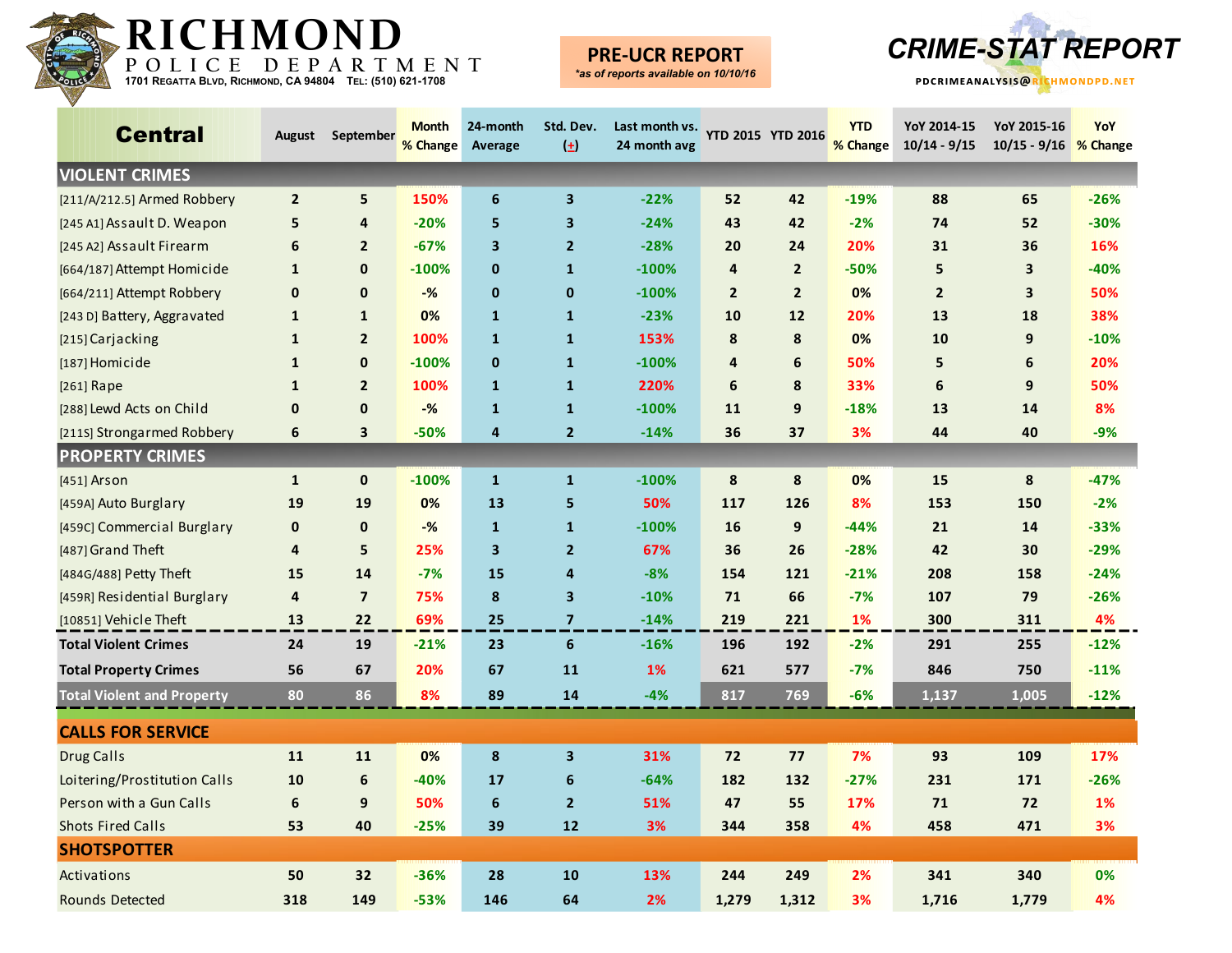

### **PRE-UCR REPORT**



| <b>Central</b>       |              | May Jun |    | Jul Aug Sep |              | % Change | Average      | $(+)$          | Last 2 month 24-month Std. Dev. Last month vs.<br>24 month avg | <b>YTD 2015 YTD 2016</b> |                | <b>YTD</b><br>% Change | YoY 2014-15<br>$10/14 - 9/15$ | YoY 2015-16<br>$10/15 - 9/16$ | YoY<br>% Change |
|----------------------|--------------|---------|----|-------------|--------------|----------|--------------|----------------|----------------------------------------------------------------|--------------------------|----------------|------------------------|-------------------------------|-------------------------------|-----------------|
| <b>RRESTS</b>        |              |         |    |             |              |          |              |                |                                                                |                          |                |                        |                               |                               |                 |
| Adult Arrests        | 53           | 54      | 34 | 54          | 50           | $-7%$    | 58           | 10             | $-14%$                                                         | 545                      | 489            | $-10%$                 | 750                           | 635                           | $-15%$          |
| Juvenile Arrests     | 3.           |         | 0  | 4           | 6            | 50%      | 3            | $\overline{2}$ | 100%                                                           | 26                       | 27             | 4%                     | 30                            | 36                            | 20%             |
|                      |              |         |    |             |              |          |              |                |                                                                |                          |                |                        |                               |                               |                 |
| Felony Arrests       | 19           | 23      | 16 | 22          | 20           | $-9%$    | 23           | 5.             | $-13%$                                                         | 226                      | 197            | $-13%$                 | 299                           | 246                           | $-18%$          |
| Misdemeanor Arrests  | 18           | 20      | 8  | 19          | 24           | 26%      | 23           | 6              | 4%                                                             | 216                      | 188            | $-13%$                 | 296                           | 265                           | $-10%$          |
| <b>Turned Over</b>   | 19           | 12      | 10 | 17          | 12           | $-29%$   | 14           | 5.             | $-14%$                                                         | 129                      | 131            | 2%                     | 185                           | 160                           | $-14%$          |
|                      |              |         |    |             |              |          |              |                |                                                                |                          |                |                        |                               |                               |                 |
| Arrestees Booked     | 56           | 52      | 34 | 56          | 55           | $-2%$    | 59           | 10             | $-7%$                                                          | 557                      | 503            | $-10%$                 | 757                           | 658                           | $-13%$          |
| Arrestees Cited      | $\mathbf{0}$ | 3       | 0  |             |              | 0%       | 1            | $\overline{2}$ | 0%                                                             | 12                       | 11             | $-8%$                  | 19                            | 11                            | $-42%$          |
| Arrestees 849ed      | $\mathbf{0}$ | 0       | 0  |             | $\mathbf{0}$ | $-100%$  | $\mathbf{0}$ | $\mathbf{1}$   | $-$ %                                                          | $\overline{2}$           | $\overline{2}$ | 0%                     | 4                             | $\mathbf{2}$                  | $-50%$          |
|                      |              |         |    |             |              |          |              |                |                                                                |                          |                |                        |                               |                               |                 |
| <b>Total Arrests</b> | 56           | 55      | 34 | 58          | 56           | $-3%$    | 60           | <b>11</b>      | $-7%$                                                          | 571                      | 516            | $-10%$                 | 780                           | 671                           | $-14%$          |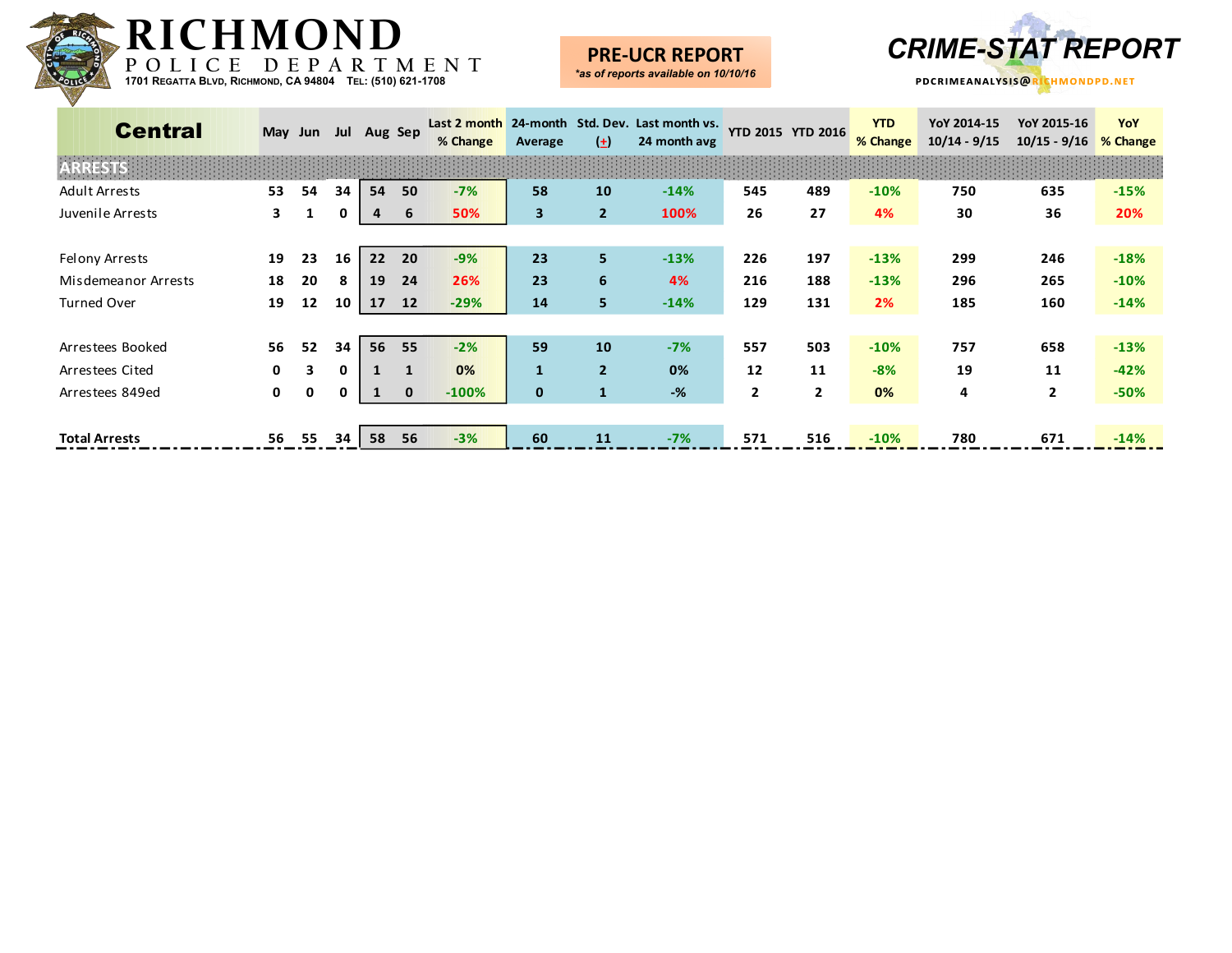

### **PRE-UCR REPORT**

*\*as of reports available on 10/10/16*



| <b>Beat 4</b>                     | Aug          | <b>Sep</b>   | <b>Diff</b><br>$+/-$ | <b>Monthly</b><br>% Change | <b>YTD</b><br>2015 | <b>YTD</b><br>2016 | <b>Diff</b><br>$+/-$ | Year-to-Date<br>% Change |
|-----------------------------------|--------------|--------------|----------------------|----------------------------|--------------------|--------------------|----------------------|--------------------------|
|                                   |              |              |                      | <b>Violent Crimes</b>      |                    |                    |                      |                          |
| Armed Robbery                     | 1            | 1            | $\mathbf 0$          | 0%                         | 19                 | 23                 | 4                    | 21%                      |
| Assault - Deadly Weapon           | $\mathbf{2}$ | 1            | $-1$                 | $-50%$                     | 16                 | 11                 | -5                   | $-31%$                   |
| Assault - Firearm                 | 0            | 0            | 0                    | $-$ %                      | 1                  | $\mathbf{2}$       | 1                    | 100%                     |
| Attempted Homicide                | 0            | 0            | 0                    | $-$ %                      | 1                  | 0                  | $-1$                 | $-100%$                  |
| Attempted Robbery                 | 0            | 0            | 0                    | $-$ %                      | 0                  | 0                  | $\mathbf{0}$         | $-$ %                    |
| Battery - Serious Injury          | 1            | 0            | $-1$                 | $-100%$                    | 3                  | $\mathbf{2}$       | $-1$                 | $-33%$                   |
| Carjacking                        | 0            | 1            | 1                    | $-$ %                      | 0                  | $\overline{2}$     | $\overline{2}$       | $-$ %                    |
| Homicide                          | 0            | 0            | $\pmb{0}$            | $-$ %                      | 1                  | 0                  | $-1$                 | $-100%$                  |
| Rape                              | 0            | $\mathbf{2}$ | $\overline{2}$       | $-$ %                      | $\mathbf{2}$       | 5                  | 3                    | 150%                     |
| Lewd Acts on Child                | 0            | 0            | $\mathbf{0}$         | $-$ %                      | $\overline{2}$     | 4                  | $\overline{2}$       | 100%                     |
| Strong-Arm Robbery                | 6            | 1            | -5                   | $-83%$                     | 4                  | 8                  | 4                    | 100%                     |
|                                   |              |              |                      | <b>Property Crimes</b>     |                    |                    |                      |                          |
| Arson                             | $\mathbf 0$  | 0            | $\mathbf 0$          | $-$ %                      | 3                  | $\mathbf{2}$       | $-1$                 | $-33%$                   |
| Auto Burglary                     | 5            | 5            | 0                    | 0%                         | 28                 | 32                 | 4                    | 14%                      |
| <b>Commercial Burglary</b>        | 0            | 0            | $\mathbf{0}$         | $-$ %                      | 7                  | 4                  | $-3$                 | $-43%$                   |
| <b>Grand Theft</b>                | 1            | 1            | $\mathbf{0}$         | 0%                         | 11                 | 7                  | $-4$                 | $-36%$                   |
| Petty Theft                       | 8            | 7            | $-1$                 | $-13%$                     | 32                 | 31                 | $-1$                 | $-3%$                    |
| <b>Residential Burglary</b>       | 0            | 0            | $\mathbf 0$          | $-$ %                      | 26                 | 14                 | $-12$                | $-46%$                   |
| <b>Vehicle Theft</b>              | 6            | 6            | 0                    | 0%                         | 91                 | 95                 | 4                    | 4%                       |
| <b>Total Violent Crimes</b>       | 10           | 6            | $-4$                 | $-40%$                     | 49                 | 57                 | 8                    | 16%                      |
| <b>Total Property Crimes</b>      | 20           | 19           | $-1$                 | $-5%$                      | 198                | 185                | $-13$                | $-7%$                    |
| <b>Total Violent and Property</b> | 30           | 25           | $-5$                 | $-17%$                     | 247                | 242                | -5                   | $-2%$                    |

| <b>Calls for Service</b>     |    |    |                    |         |     |     |        |        |  |  |  |  |
|------------------------------|----|----|--------------------|---------|-----|-----|--------|--------|--|--|--|--|
| Drug Calls                   | 1  | 1  | 0                  | $0\%$   | 8   | 11  | 3      | 38%    |  |  |  |  |
| Loitering/Prostitution Calls | 4  | 0  | -4                 | $-100%$ | 25  | 29  | 4      | 16%    |  |  |  |  |
| Person with a Gun Calls      | 2  | 1  | -1                 | $-50%$  | 14  | 9   | -5     | $-36%$ |  |  |  |  |
| <b>Shots Fired Calls</b>     | 15 | 10 | -5                 | $-33%$  | 95  | 92  | -3     | $-3%$  |  |  |  |  |
|                              |    |    | <b>Shotspotter</b> |         |     |     |        |        |  |  |  |  |
| Activations                  | 12 | 7  | -5                 | $-42%$  | 66  | 58  | -8     | $-12%$ |  |  |  |  |
| Rounds Detected              | 44 | 25 | $-19$              | $-43%$  | 351 | 229 | $-122$ | $-35%$ |  |  |  |  |

| <b>Beat 5</b>                     | Aug            | <b>Sep</b>     | <b>Diff</b><br>$+/-$ | <b>Monthly</b><br>% Change | <b>YTD</b><br>2015 | <b>YTD</b><br>2016 | <b>Diff</b><br>+/- | Year-to-Date<br>% Change |
|-----------------------------------|----------------|----------------|----------------------|----------------------------|--------------------|--------------------|--------------------|--------------------------|
|                                   |                |                |                      | <b>Violent Crimes</b>      |                    |                    |                    |                          |
| Armed Robbery                     | 0              | $\mathbf{2}$   | $\mathbf{2}$         | $-%$                       | 13                 | 8                  | -5                 | $-38%$                   |
| Assault - Deadly Weapon           | $\mathbf{2}$   | 0              | $-2$                 | $-100%$                    | 9                  | 13                 | 4                  | 44%                      |
| Assault - Firearm                 | $\mathbf{2}$   | 0              | $-2$                 | $-100%$                    | 8                  | 8                  | $\bf{0}$           | 0%                       |
| Attempted Homicide                | 1              | 0              | $-1$                 | $-100%$                    | 1                  | 1                  | 0                  | 0%                       |
| Attempted Robbery                 | 0              | 0              | $\mathbf{0}$         | $-$ %                      | 0                  | 1                  | 1                  | $-$ %                    |
|                                   | 0              | 0              | 0                    | $-$ %                      | 1                  | $\mathbf{2}$       | 1                  | 100%                     |
| Battery - Serious Injury          |                |                |                      |                            |                    |                    |                    |                          |
| Carjacking                        | 0              | 0              | $\bf{0}$             | $-$ %                      | $\mathbf{2}$       | 0                  | $-2$               | $-100%$                  |
| Homicide                          | 1              | 0              | $-1$                 | $-100%$                    | 1                  | 4                  | 3                  | 300%                     |
| Rape                              | 1              | 0              | -1                   | $-100%$                    | 0                  | 3                  | 3                  | $-$ %                    |
| Lewd Acts on Child                | 0              | 0              | $\bf{0}$             | $-$ %                      | 4                  | $\mathbf 2$        | $-2$               | $-50%$                   |
| Strong-Arm Robbery                | 0              | 0              | 0                    | $-$ %                      | 12                 | 8                  | $-4$               | $-33%$                   |
|                                   |                |                |                      | <b>Property Crimes</b>     |                    |                    |                    |                          |
| Arson                             | 0              | 0              | $\bf{0}$             | $-$ %                      | 4                  | $\mathbf{2}$       | $-2$               | $-50%$                   |
| Auto Burglary                     | 3              | 3              | $\mathbf 0$          | 0%                         | 20                 | 18                 | $-2$               | $-10%$                   |
| <b>Commercial Burglary</b>        | 0              | 0              | $\mathbf{0}$         | $-$ %                      | 1                  | 0                  | $-1$               | $-100%$                  |
| <b>Grand Theft</b>                | $\mathbf{2}$   | 1              | $-1$                 | $-50%$                     | 7                  | 5                  | $-2$               | $-29%$                   |
| Petty Theft                       | 3              | 0              | $-3$                 | $-100%$                    | 28                 | 27                 | $-1$               | $-4%$                    |
| <b>Residential Burglary</b>       | 1              | 3              | $\overline{2}$       | 200%                       | 21                 | 23                 | $\overline{2}$     | 10%                      |
| <b>Vehicle Theft</b>              | 3              | 8              | 5                    | 167%                       | 53                 | 57                 | 4                  | 8%                       |
|                                   |                |                |                      |                            |                    |                    |                    |                          |
| <b>Total Violent Crimes</b>       | $\overline{7}$ | $\overline{2}$ | -5                   | $-71%$                     | 51                 | 50                 | $-1$               | $-2%$                    |
| <b>Total Property Crimes</b>      | 12             | 15             | 3                    | 25%                        | 134                | 132                | $-2$               | $-1%$                    |
| <b>Total Violent and Property</b> | 19             | 17             | $-2$                 | $-11%$                     | 185                | 182                | $-3$               | $-2%$                    |
|                                   |                |                |                      | <b>Calls for Service</b>   |                    |                    |                    |                          |
| Drug Calls                        | $\overline{2}$ | 4              | $\mathbf{2}$         | 100%                       | 23                 | 22                 | $-1$               | $-4%$                    |
| Loitering/Prostitution Calls      | 0              | 0              | $\bf{0}$             | $-$ %                      | 42                 | 32                 | $-10$              | $-24%$                   |

Person with a Gun Calls **1 4 3 300% 6 20 14 233%** Shots Fired Calls **16 14 -2 -13% 124 131 7 6%**

Activations **20 14 -6 -30% 78 101 23 29%** Rounds Detected **177 69 -108 -61% 406 610 204 50%**

**Shotspotter**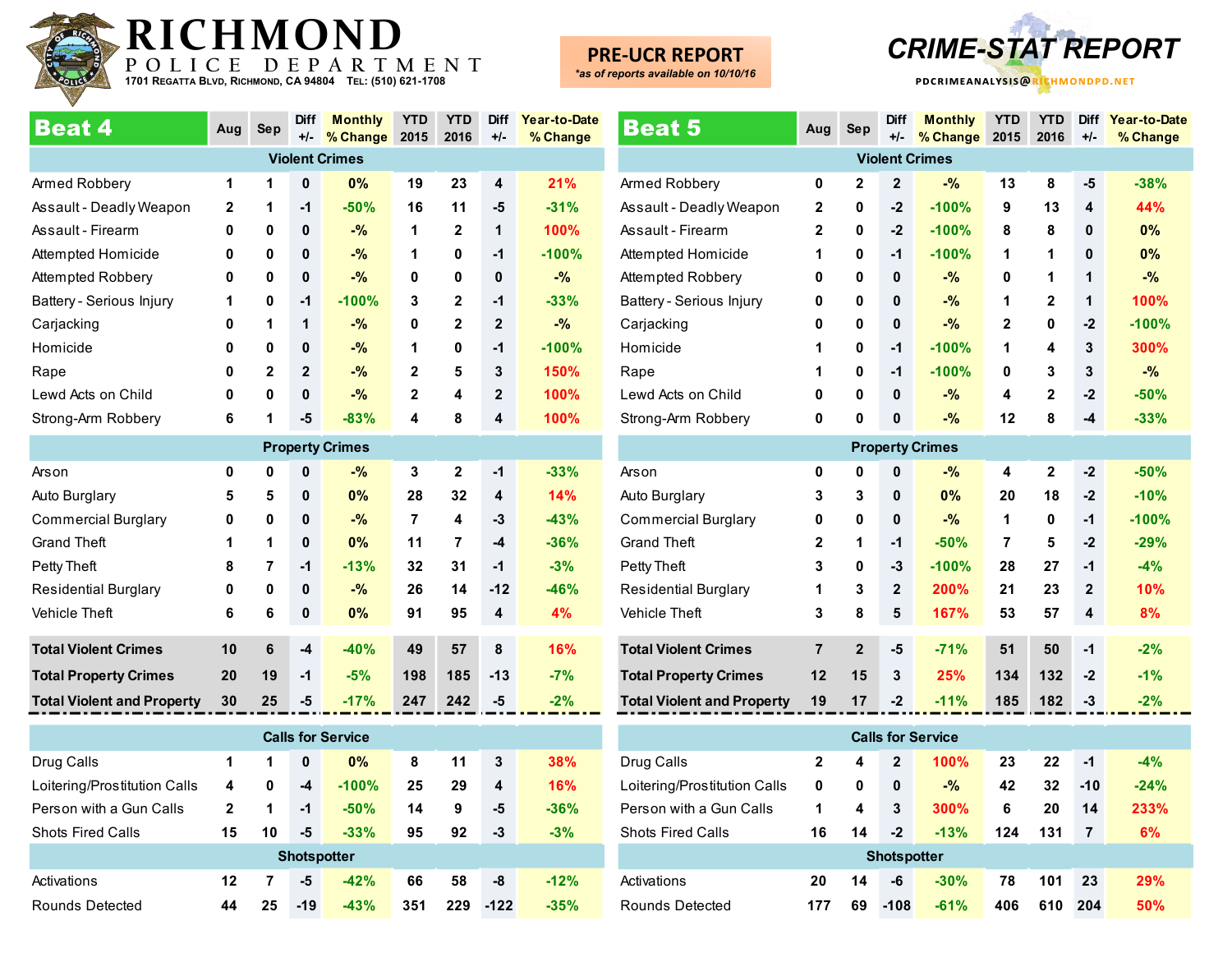

| <b>Beat 6</b>            | Aug | Sep          | <b>Diff</b>    | <b>Monthly</b>        | <b>YTD</b> | <b>YTD</b>   | <b>Diff</b>  | Year-to-Date |
|--------------------------|-----|--------------|----------------|-----------------------|------------|--------------|--------------|--------------|
|                          |     |              | $+/-$          | % Change              | 2015       | 2016         | $+/-$        | % Change     |
|                          |     |              |                | <b>Violent Crimes</b> |            |              |              |              |
| Armed Robbery            | 1   | 1            | 0              | 0%                    | 14         | 9            | -5           | $-36%$       |
| Assault - Deadly Weapon  | 1   | 3            | $\overline{2}$ | <b>200%</b>           | 18         | 18           | $\mathbf{0}$ | $0\%$        |
| Assault - Firearm        | 4   | $\mathbf{2}$ | $-2$           | $-50%$                | 7          | 14           | 7            | 100%         |
| Attempted Homicide       | 0   | 0            | 0              | $-$ %                 | 0          | 1            | 1            | $-$ %        |
| Attempted Robbery        | 0   | 0            | $\bf{0}$       | $-$ %                 | 1          | 1            | $\mathbf{0}$ | $0\%$        |
| Battery - Serious Injury | 0   | 1            | 1              | $-$ %                 | 6          | 8            | $\mathbf{2}$ | 33%          |
| Carjacking               | 1   | 1            | $\mathbf 0$    | 0%                    | 7          | 6            | $-1$         | $-14%$       |
| Homicide                 | 0   | 0            | 0              | $-$ %                 | 3          | $\mathbf{2}$ | $-1$         | $-33%$       |
| Rape                     | 0   | 0            | $\mathbf 0$    | $-$ %                 | 3          | $\mathbf{2}$ | $-1$         | $-33%$       |
| Lewd Acts on Child       | 0   | 0            | 0              | $-$ %                 | 7          | 4            | $-3$         | $-43%$       |
| Strong-Arm Robbery       | 0   | $\mathbf{2}$ | $\mathbf{2}$   | $-%$                  | 17         | 13           | $-4$         | $-24%$       |
|                          |     |              |                | Duais a str. Ostisa.  |            |              |              |              |

|                                   |                |              |              | <b>Property Crimes</b> |     |     |       |        |
|-----------------------------------|----------------|--------------|--------------|------------------------|-----|-----|-------|--------|
| Arson                             | 1              | 0            | $-1$         | $-100%$                | 1   | 5   | 4     | 400%   |
| Auto Burglary                     | 11             | 12           | 1            | 9%                     | 69  | 81  | 12    | 17%    |
| <b>Commercial Burglary</b>        | 0              | 0            | $\mathbf{0}$ | $-$ %                  | 11  | 5   | -6    | $-55%$ |
| <b>Grand Theft</b>                | 1              | $\mathbf{2}$ | 1            | 100%                   | 18  | 14  | -4    | $-22%$ |
| Petty Theft                       | 4              | 7            | 3            | 75%                    | 98  | 62  | $-36$ | $-37%$ |
| <b>Residential Burglary</b>       | 3              | 4            | 1            | 33%                    | 26  | 29  | 3     | 12%    |
| Vehicle Theft                     | 4              | 8            | 4            | 100%                   | 77  | 70  | -7    | $-9%$  |
| <b>Total Violent Crimes</b>       | $\overline{7}$ | 10           | 3            | 43%                    | 83  | 78  | -5    | $-6%$  |
| <b>Total Property Crimes</b>      | 24             | 33           | 9            | 38%                    | 300 | 266 | $-34$ | $-11%$ |
| <b>Total Violent and Property</b> | 31             | 43           | 12           | 39%                    | 383 | 344 | $-39$ | $-10%$ |

| <b>Calls for Service</b>     |    |    |                    |        |     |     |       |        |  |  |  |  |
|------------------------------|----|----|--------------------|--------|-----|-----|-------|--------|--|--|--|--|
| Drug Calls                   | 8  | 6  | $-2$               | $-25%$ | 41  | 45  | 4     | 10%    |  |  |  |  |
| Loitering/Prostitution Calls | 6  | 6  | $\mathbf 0$        | 0%     | 103 | 66  | $-37$ | $-36%$ |  |  |  |  |
| Person with a Gun Calls      | 3  | 4  | 1                  | 33%    | 28  | 26  | $-2$  | $-7%$  |  |  |  |  |
| <b>Shots Fired Calls</b>     | 22 | 16 | -6                 | $-27%$ | 137 | 136 | -1    | $-1\%$ |  |  |  |  |
|                              |    |    | <b>Shotspotter</b> |        |     |     |       |        |  |  |  |  |
| Activations                  | 18 | 11 | -7                 | $-39%$ | 100 | 90  | $-10$ | $-10%$ |  |  |  |  |
| Rounds Detected              | 97 | 55 | $-42$              | $-43%$ | 522 | 473 | $-49$ | $-9%$  |  |  |  |  |

**PRE-UCR REPORT** *\*as of reports available on 10/10/16*



**Property Crime by Beat Year to Date**

**Violent Crime by Beat Year to Date**



#### **Total Violent and Property Crime by Beat Year to Date**

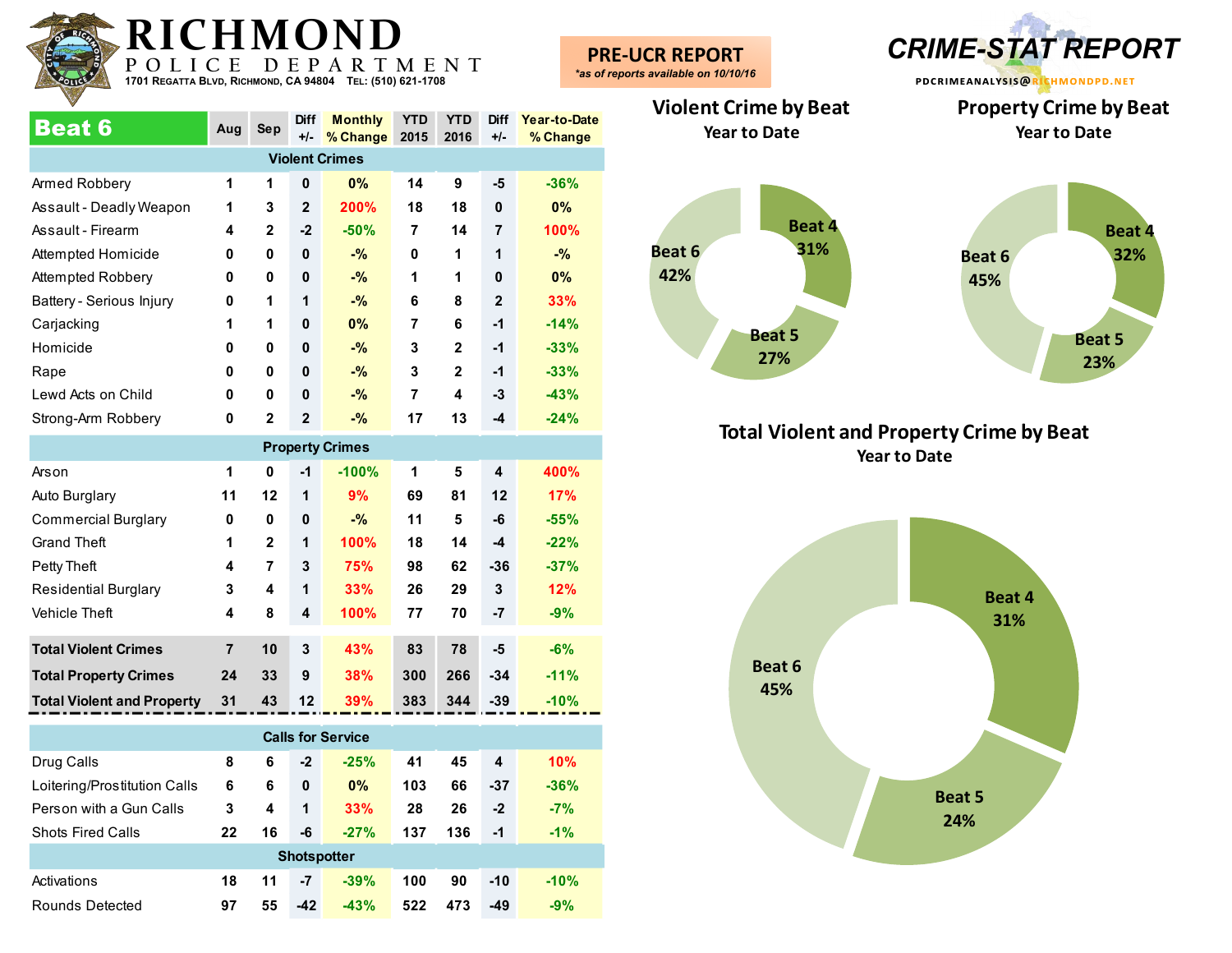

### **PRE-UCR REPORT**



| <b>Northern</b>                   | August                  | September      | <b>Month</b> | 24-month       | Std. Dev.               | Last month vs. |                         | YTD 2015 YTD 2016       | <b>YTD</b> | YoY 2014-15      | YoY 2015-16             | YoY      |
|-----------------------------------|-------------------------|----------------|--------------|----------------|-------------------------|----------------|-------------------------|-------------------------|------------|------------------|-------------------------|----------|
|                                   |                         |                | % Change     | average        | $\left( \pm \right)$    | 24-month avg   |                         |                         | % Change   | $10/14 - 9/15$   | $10/15 - 9/16$          | % Change |
| <b>VIOLENT CRIMES</b>             |                         |                |              |                |                         |                |                         |                         |            |                  |                         |          |
| [211/A/212.5] Armed Robbery       | 6                       | 3              | $-50%$       | 6              | 4                       | $-50%$         | 86                      | 29                      | $-66%$     | 102              | 42                      | $-59%$   |
| [245 A1] Assault D. Weapon        | 3                       | 4              | 33%          | 4              | $\overline{2}$          | 2%             | 42                      | 34                      | $-19%$     | 53               | 41                      | $-23%$   |
| [245 A2] Assault Firearm          | $\mathbf{1}$            | 1              | 0%           | $\mathbf{1}$   | $\mathbf{1}$            | $-4%$          | 10                      | $\overline{\mathbf{z}}$ | $-30%$     | 15               | 10                      | $-33%$   |
| [664/187] Attempt Homicide        | 0                       | 0              | $-$ %        | $\mathbf 0$    | $\mathbf 0$             | $-100%$        | 4                       | $\mathbf 0$             | $-100%$    | 5                | $\mathbf{1}$            | $-80%$   |
| [664/211] Attempt Robbery         | 0                       | 0              | $-%$         | 0              | $\mathbf 0$             | $-100%$        | 4                       | 0                       | $-100%$    | 4                | 1                       | $-75%$   |
| [243 D] Battery, Aggravated       | 0                       | 3              | $-%$         | $\mathbf{1}$   | $\mathbf{1}$            | 132%           | 11                      | 14                      | 27%        | 16               | 15                      | $-6%$    |
| [215] Carjacking                  | 0                       | $\mathbf{0}$   | $-%$         | $\mathbf{1}$   | $\mathbf{1}$            | $-100%$        | 9                       | $\overline{\mathbf{z}}$ | $-22%$     | 9                | 8                       | $-11%$   |
| [187] Homicide                    | $\mathbf{1}$            | $\mathbf{1}$   | 0%           | $\mathbf 0$    | $\mathbf{1}$            | 140%           | 5                       | $\mathbf{2}$            | $-60%$     | 5                | 5                       | 0%       |
| $[261]$ Rape                      | $\mathbf{1}$            | $\overline{2}$ | 100%         | $\mathbf{1}$   | $\mathbf{1}$            | 118%           | 11                      | 8                       | $-27%$     | 13               | 9                       | $-31%$   |
| [288] Lewd Acts on Child          | 0                       | 0              | $-%$         | $\mathbf{1}$   | $\mathbf{1}$            | $-100%$        | $\overline{\mathbf{z}}$ | 5                       | $-29%$     | 10               | $\overline{\mathbf{z}}$ | $-30%$   |
| [211S] Strongarmed Robbery        | 6                       | $\mathbf{1}$   | $-83%$       | 4              | $\overline{2}$          | $-76%$         | 36                      | 37                      | 3%         | 50               | 48                      | $-4%$    |
| <b>PROPERTY CRIMES</b>            |                         |                |              |                |                         |                |                         |                         |            |                  |                         |          |
| $[451]$ Arson                     | $\overline{2}$          | 0              | $-100%$      | $\mathbf{1}$   | $\mathbf{1}$            | $-100%$        | 6                       | 10                      | 67%        | $\boldsymbol{6}$ | 11                      | 83%      |
| [459A] Auto Burglary              | 29                      | 21             | $-28%$       | 31             | 12                      | $-32%$         | 291                     | 220                     | $-24%$     | 454              | 282                     | $-38%$   |
| [459C] Commercial Burglary        | $\overline{\mathbf{z}}$ | 6              | $-14%$       | 6              | $\mathbf{3}$            | 4%             | 53                      | 53                      | 0%         | 69               | 69                      | 0%       |
| [487] Grand Theft                 | 13                      | 8              | $-38%$       | 10             | $\overline{\mathbf{3}}$ | $-23%$         | 91                      | 94                      | 3%         | 127              | 122                     | $-4%$    |
| [484G/488] Petty Theft            | 26                      | 23             | $-12%$       | 35             | 12                      | $-33%$         | 398                     | 243                     | $-39%$     | 527              | 303                     | $-43%$   |
| [459R] Residential Burglary       | 19                      | 14             | $-26%$       | 21             | $\overline{7}$          | $-33%$         | 191                     | 161                     | $-16%$     | 289              | 213                     | $-26%$   |
| [10851] Vehicle Theft             | 36                      | 46             | 28%          | 46             | 6                       | 0%             | 419                     | 400                     | $-5%$      | 564              | 541                     | $-4%$    |
| <b>Total Violent Crimes</b>       | 18                      | 15             | $-17%$       | 20             | 6                       | $-23%$         | 225                     | 143                     | $-36%$     | 282              | 187                     | $-34%$   |
| <b>Total Property Crimes</b>      | 132                     | 118            | $-11%$       | 149            | 28                      | $-21%$         | 1,449                   | 1,181                   | $-18%$     | 2,036            | 1,541                   | $-24%$   |
| <b>Total Violent and Property</b> | 150                     | 133            | $-11%$       | 169            | 31                      | $-21%$         | 1,674                   | 1,324                   | $-21%$     | 2,318            | 1,728                   | $-25%$   |
| <b>CALLS FOR SERVICE</b>          |                         |                |              |                |                         |                |                         |                         |            |                  |                         |          |
| Drug Calls                        | 6                       | 9              | 50%          | $\overline{7}$ | $\overline{\mathbf{3}}$ | 24%            | 70                      | 85                      | 21%        | 89               | 85                      | -4%      |
| Loitering/Prostitution Calls      | 13                      | 13             | 0%           | 18             | $\boldsymbol{6}$        | $-26%$         | 145                     | 225                     | 55%        | 196              | 225                     | 15%      |
| Person with a Gun Calls           | 10                      | 3              | $-70%$       | 4              | $\overline{2}$          | $-30%$         | 37                      | 53                      | 43%        | 50               | 53                      | 6%       |
| <b>Shots Fired Calls</b>          | 26                      | 27             | 4%           | 27             | 8                       | 0%             | 250                     | 320                     | 28%        | 327              | 320                     | $-2%$    |
| <b>SHOTSPOTTER</b>                |                         |                |              |                |                         |                |                         |                         |            |                  |                         |          |
| Activations                       | 12                      | 8              | $-33%$       | 9              | $\overline{4}$          | $-13%$         | 70                      | 73                      | 4%         | 113              | 108                     | -4%      |
| Rounds Detected                   | 60                      | 12             | $-80%$       | 35             | 23                      | $-66%$         | 238                     | 301                     | 26%        | 335              | 511                     | 53%      |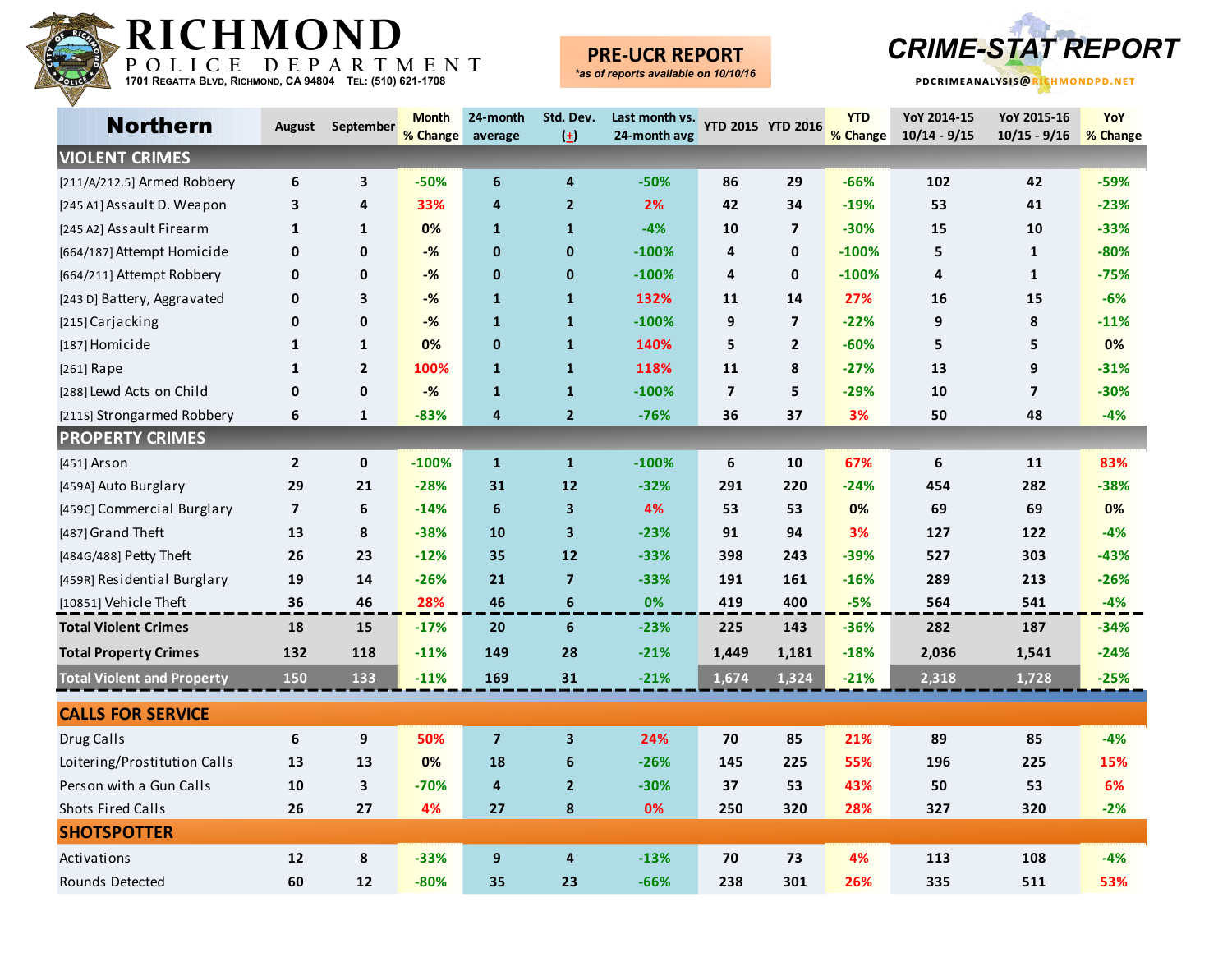

### **PRE-UCR REPORT**



| <b>Northern</b>      | May Jun      |    | Jul          | Aug Sep     |              | Last 2 month<br>% Change | average        | $(\pm)$        | 24-month Std. Dev. Last month vs.<br>24-month avg |     | <b>YTD 2015 YTD 2016</b> | <b>YTD</b><br>% Change | YoY 2014-15<br>$10/14 - 9/15$ | YoY 2015-16<br>$10/15 - 9/16$ | YoY<br>% Change |
|----------------------|--------------|----|--------------|-------------|--------------|--------------------------|----------------|----------------|---------------------------------------------------|-----|--------------------------|------------------------|-------------------------------|-------------------------------|-----------------|
| ESTS                 |              |    |              |             |              |                          |                |                |                                                   |     |                          |                        |                               |                               |                 |
| <b>Adult Arrests</b> | 57           | 44 | 47           | 36          | 39           | 8%                       | 54             | 11             | $-28%$                                            | 519 | 440                      | $-15%$                 | 716                           | 583                           | $-19%$          |
| Juvenile Arrests     | $\mathbf{1}$ | 0  |              |             | 3            | 200%                     | 3              | $\mathbf{3}$   | 0%                                                | 37  | 15                       | $-59%$                 | 42                            | 38                            | $-10%$          |
|                      |              |    |              |             |              |                          |                |                |                                                   |     |                          |                        |                               |                               |                 |
| Felony Arrests       | 17           | 19 | 21           | 13          | 19           | 46%                      | 22             | $\overline{7}$ | $-14%$                                            | 207 | 172                      | $-17%$                 | 287                           | 236                           | $-18%$          |
| Misdemeanor Arrests  | 24           | 18 | 14           | 16          | 15           | $-6%$                    | 23             | 6              | $-35%$                                            | 224 | 179                      | $-20%$                 | 311                           | 251                           | $-19%$          |
| Turned Over          | 17           | 7  | 13           | 8           | 8            | 0%                       | 12             | 4              | $-33%$                                            | 125 | 104                      | $-17%$                 | 160                           | 134                           | $-16%$          |
|                      |              |    |              |             |              |                          |                |                |                                                   |     |                          |                        |                               |                               |                 |
| Arrestees Booked     | 58           | 39 | 43           | 36          | 41           | 14%                      | 55             | 11             | $-25%$                                            | 538 | 435                      | $-19%$                 | 730                           | 601                           | $-18%$          |
| Arrestees Cited      | 0            | 4  | 3            |             | $\mathbf{1}$ | 0%                       | $\overline{2}$ | $\overline{2}$ | $-50%$                                            | 15  | 15                       | 0%                     | 24                            | 15                            | $-38%$          |
| Arrestees 849ed      | $\mathbf{0}$ | 1  | $\mathbf{2}$ | $\mathbf 0$ | $\mathbf{0}$ | $-%$                     | $\mathbf 0$    | $\mathbf{1}$   | $-$ %                                             | 3   | 5                        | 67%                    | 4                             | 5                             | 25%             |
|                      |              |    |              |             |              |                          |                |                |                                                   |     |                          |                        |                               |                               |                 |
| <b>Total Arrests</b> | 58           | 44 | 48           | 37          | 42           | 14%                      | 57             | 11             | $-26%$                                            | 556 | 455                      | $-18%$                 | 758                           | 621                           | $-18%$          |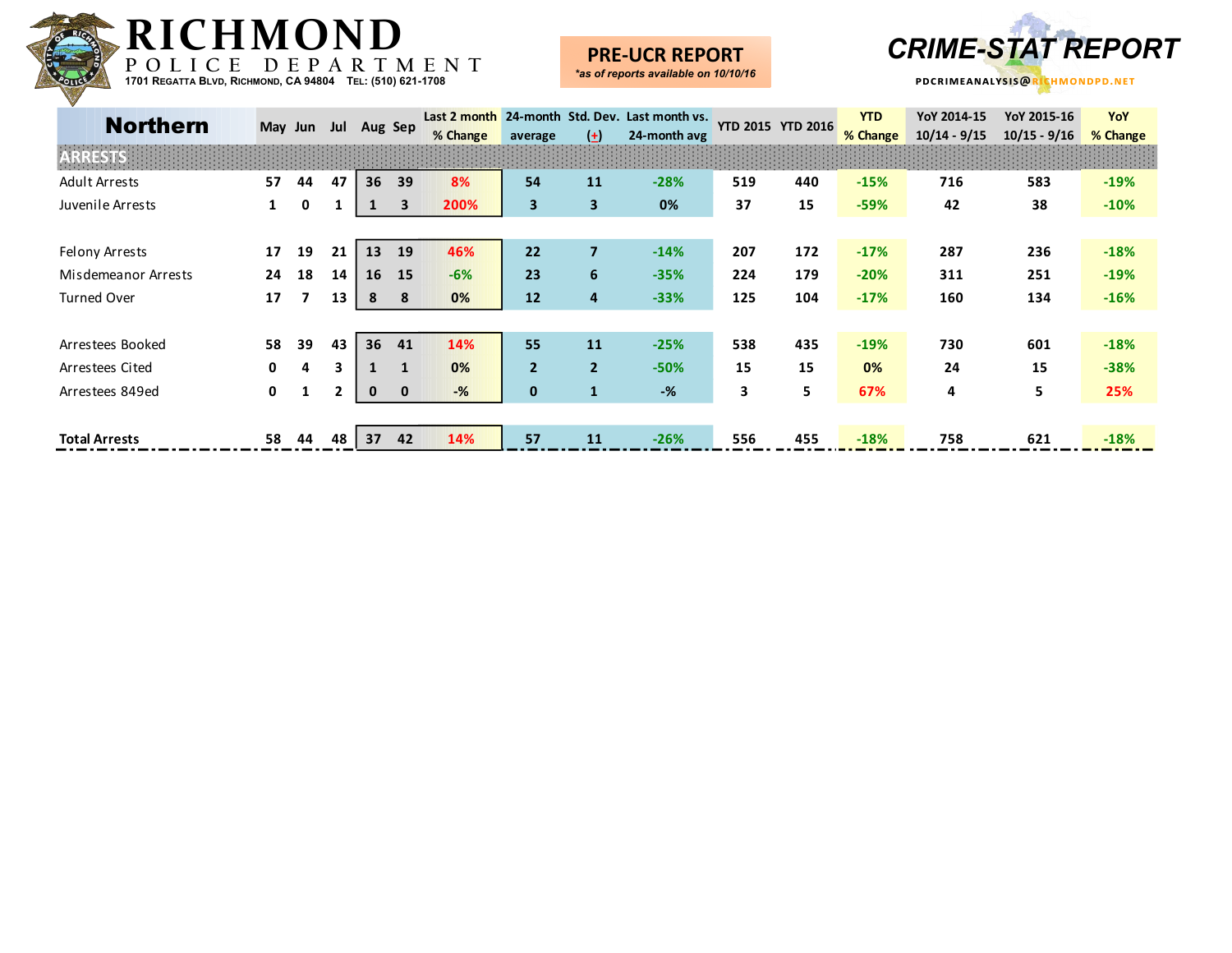

**PRE-UCR REPORT** *\*as of reports available on 10/10/16*

**pdcrimeanalysis@richmondpd.net -UCR REPORT** *CRIME-STAT REPORT*

| <b>Beat 7</b>            | Aug         | <b>Sep</b> | <b>Diff</b><br>$+/-$ | <b>Monthly</b><br>% Change | <b>YTD</b><br>2015 | <b>YTD</b><br>2016 | Diff<br>$+/-$ | Year-to-Date<br>% Change |
|--------------------------|-------------|------------|----------------------|----------------------------|--------------------|--------------------|---------------|--------------------------|
|                          |             |            |                      | <b>Violent Crimes</b>      |                    |                    |               |                          |
| Armed Robbery            | 4           | 3          | $-1$                 | $-25%$                     | 67                 | 19                 | $-48$         | $-72%$                   |
| Assault - Deadly Weapon  | $\mathbf 2$ | 4          | $\mathbf{2}$         | 100%                       | 27                 | 23                 | $-4$          | $-15%$                   |
| Assault - Firearm        | 1           | 1          | 0                    | 0%                         | 4                  | 6                  | $\mathbf{2}$  | 50%                      |
| Attempted Homicide       | 0           | 0          | 0                    | $-$ %                      | $\mathbf{2}$       | 0                  | $-2$          | $-100%$                  |
| Attempted Robbery        | 0           | 0          | 0                    | $-%$                       | 4                  | 0                  | -4            | $-100%$                  |
| Battery - Serious Injury | 0           | 3          | 3                    | $-$ %                      | 6                  | 10                 | 4             | 67%                      |
| Carjacking               | 0           | 0          | 0                    | $-$ %                      | 7                  | 5                  | $-2$          | $-29%$                   |
| Homicide                 | 1           | 0          | -1                   | $-100%$                    | 5                  | 1                  | $-4$          | $-80%$                   |
| Rape                     | 1           | 1          | 0                    | 0%                         | 5                  | 7                  | $\mathbf{2}$  | <b>40%</b>               |
| Lewd Acts on Child       | 0           | 0          | 0                    | $-$ %                      | 3                  | $\mathbf{2}$       | $-1$          | $-33%$                   |
| Strong-Arm Robbery       | 3           | 1          | $-2$                 | $-67%$                     | 21                 | 26                 | 5             | 24%                      |
|                          |             |            |                      |                            |                    |                    |               |                          |

|                                   |              |    |                | <b>Property Crimes</b> |     |     |        |        |
|-----------------------------------|--------------|----|----------------|------------------------|-----|-----|--------|--------|
| Arson                             | $\mathbf{2}$ | 0  | $-2$           | $-100%$                | 4   | 10  | 6      | 150%   |
| Auto Burglary                     | 13           | 12 | $-1$           | $-8%$                  | 110 | 102 | -8     | $-7%$  |
| <b>Commercial Burglary</b>        | 4            | 3  | $-1$           | $-25%$                 | 25  | 23  | $-2$   | $-8%$  |
| <b>Grand Theft</b>                | 6            | 3  | -3             | $-50%$                 | 35  | 38  | 3      | 9%     |
| Petty Theft                       | 14           | 17 | 3              | 21%                    | 173 | 120 | $-53$  | $-31%$ |
| <b>Residential Burglary</b>       | 10           | 10 | $\mathbf 0$    | $0\%$                  | 114 | 81  | $-33$  | $-29%$ |
| <b>Vehicle Theft</b>              | 22           | 24 | $\overline{2}$ | 9%                     | 242 | 237 | -5     | $-2%$  |
|                                   |              |    |                |                        |     |     |        |        |
| <b>Total Violent Crimes</b>       | 12           | 13 | 1              | 8%                     | 151 | 99  | $-52$  | $-34%$ |
| <b>Total Property Crimes</b>      | 71           | 69 | $-2$           | $-3%$                  | 703 | 611 | $-92$  | $-13%$ |
| <b>Total Violent and Property</b> | 83           | 82 | $-1$           | $-1%$                  | 854 | 710 | $-144$ | $-17%$ |

| <b>Calls for Service</b>     |    |              |                    |        |     |     |              |        |  |  |  |
|------------------------------|----|--------------|--------------------|--------|-----|-----|--------------|--------|--|--|--|
| Drug Calls                   | 4  | 5            | 1                  | 25%    | 30  | 30  | $\mathbf{0}$ | $0\%$  |  |  |  |
| Loitering/Prostitution Calls | 12 | 12           | 0                  | 0%     | 124 | 168 | 44           | 35%    |  |  |  |
| Person with a Gun Calls      | 6  | $\mathbf{2}$ | -4                 | $-67%$ | 21  | 25  | 4            | 19%    |  |  |  |
| <b>Shots Fired Calls</b>     | 17 | 16           | $-1$               | $-6%$  | 149 | 134 | $-15$        | $-10%$ |  |  |  |
|                              |    |              | <b>Shotspotter</b> |        |     |     |              |        |  |  |  |
| Activations                  | 9  | 7            | $-2$               | $-22%$ | 54  | 52  | $-2$         | $-4%$  |  |  |  |
| Rounds Detected              | 35 | 11           | $-24$              | $-69%$ | 190 | 191 | 1            | $1\%$  |  |  |  |

| <b>Beat 8</b>                     | Aug         | <b>Sep</b>   | <b>Diff</b><br>+/- | <b>Monthly</b><br>% Change | <b>YTD</b><br>2015      | <b>YTD</b><br>2016      | <b>Diff</b><br>$+/-$ | Year-to-Date<br>% Change |
|-----------------------------------|-------------|--------------|--------------------|----------------------------|-------------------------|-------------------------|----------------------|--------------------------|
|                                   |             |              |                    | <b>Violent Crimes</b>      |                         |                         |                      |                          |
| Armed Robbery                     | 1           | $\mathbf{0}$ | $-1$               | $-100%$                    | 10                      | 8                       | $-2$                 | $-20%$                   |
| Assault - Deadly Weapon           | 1           | 0            | $-1$               | $-100%$                    | 10                      | 12                      | $\mathbf{2}$         | 20%                      |
| Assault - Firearm                 | 0           | 0            | $\mathbf 0$        | $-9/6$                     | 3                       | 1                       | $-2$                 | $-67%$                   |
| Attempted Homicide                | 0           | 0            | $\bf{0}$           | $-$ %                      | 1                       | 0                       | $-1$                 | $-100%$                  |
| Attempted Robbery                 | 0           | 0            | $\bf{0}$           | $-$ %                      | 0                       | 0                       | $\mathbf{0}$         | $-$ %                    |
| Battery - Serious Injury          | 0           | 0            | 0                  | $-$ %                      | 4                       | 4                       | $\mathbf{0}$         | 0%                       |
| Carjacking                        | 0           | 0            | 0                  | $-$ %                      | 1                       | 1                       | 0                    | 0%                       |
| Homicide                          | 0           | 1            | 1                  | $-$ %                      | 1                       | 1                       | $\mathbf{0}$         | 0%                       |
| Rape                              | 0           | 1            | 1                  | $-$ %                      | 5                       | $\mathbf{2}$            | $-3$                 | $-60%$                   |
| Lewd Acts on Child                | 0           | 0            | $\mathbf 0$        | $-9/6$                     | $\mathbf 2$             | $\mathbf{2}$            | $\mathbf 0$          | 0%                       |
| Strong-Arm Robbery                | 3           | 0            | $-3$               | $-100%$                    | 11                      | 10                      | $-1$                 | $-9%$                    |
|                                   |             |              |                    | <b>Property Crimes</b>     |                         |                         |                      |                          |
| Arson                             | $\mathbf 0$ | $\mathbf 0$  | $\mathbf 0$        | $-$ %                      | $\overline{\mathbf{2}}$ | $\overline{\mathbf{2}}$ | $\mathbf 0$          | $0\%$                    |
| Auto Burglary                     | 14          | 9            | -5                 | $-36%$                     | 143                     | 95                      | $-48$                | $-34%$                   |
| <b>Commercial Burglary</b>        | 3           | 3            | $\mathbf{0}$       | 0%                         | 21                      | 28                      | $\overline{7}$       | 33%                      |
| <b>Grand Theft</b>                | 6           | 3            | $-3$               | $-50%$                     | 31                      | 48                      | 17                   | 55%                      |
| Petty Theft                       | 11          | 6            | -5                 | $-45%$                     | 166                     | 128                     | $-38$                | $-23%$                   |
| <b>Residential Burglary</b>       | 5           | 1            | $-4$               | $-80%$                     | 37                      | 40                      | 3                    | 8%                       |
| <b>Vehicle Theft</b>              | 12          | 19           | $\overline{7}$     | 58%                        | 110                     | 127                     | 17                   | 15%                      |
| <b>Total Violent Crimes</b>       | 5           | $\mathbf{2}$ | $-3$               | $-60%$                     | 48                      | 41                      | $-7$                 | $-15%$                   |
| <b>Total Property Crimes</b>      | 51          | 41           | $-10$              | $-20%$                     | 510                     | 468                     | $-42$                | $-8%$                    |
| <b>Total Violent and Property</b> | 56          | 43           | $-13$              | $-23%$                     | 558                     | 509                     | $-49$                | $-9%$                    |

| <b>Calls for Service</b>     |    |   |                    |         |    |     |      |        |  |  |  |
|------------------------------|----|---|--------------------|---------|----|-----|------|--------|--|--|--|
| Drug Calls                   | 1  | 0 | -1                 | $-100%$ | 29 | 23  | -6   | $-21%$ |  |  |  |
| Loitering/Prostitution Calls | 1  | 0 | $-1$               | $-100%$ | 17 | 13  | -4   | $-24%$ |  |  |  |
| Person with a Gun Calls      | 4  | 0 | $-4$               | $-100%$ | 12 | 11  | $-1$ | $-8%$  |  |  |  |
| <b>Shots Fired Calls</b>     | 9  | 6 | -3                 | $-33%$  | 76 | 86  | 10   | 13%    |  |  |  |
|                              |    |   | <b>Shotspotter</b> |         |    |     |      |        |  |  |  |
| Activations                  | 3  | 1 | $-2$               | $-67%$  | 16 | 21  | 5    | 31%    |  |  |  |
| Rounds Detected              | 25 | 1 | $-24$              | $-96%$  | 48 | 110 | 62   | 129%   |  |  |  |